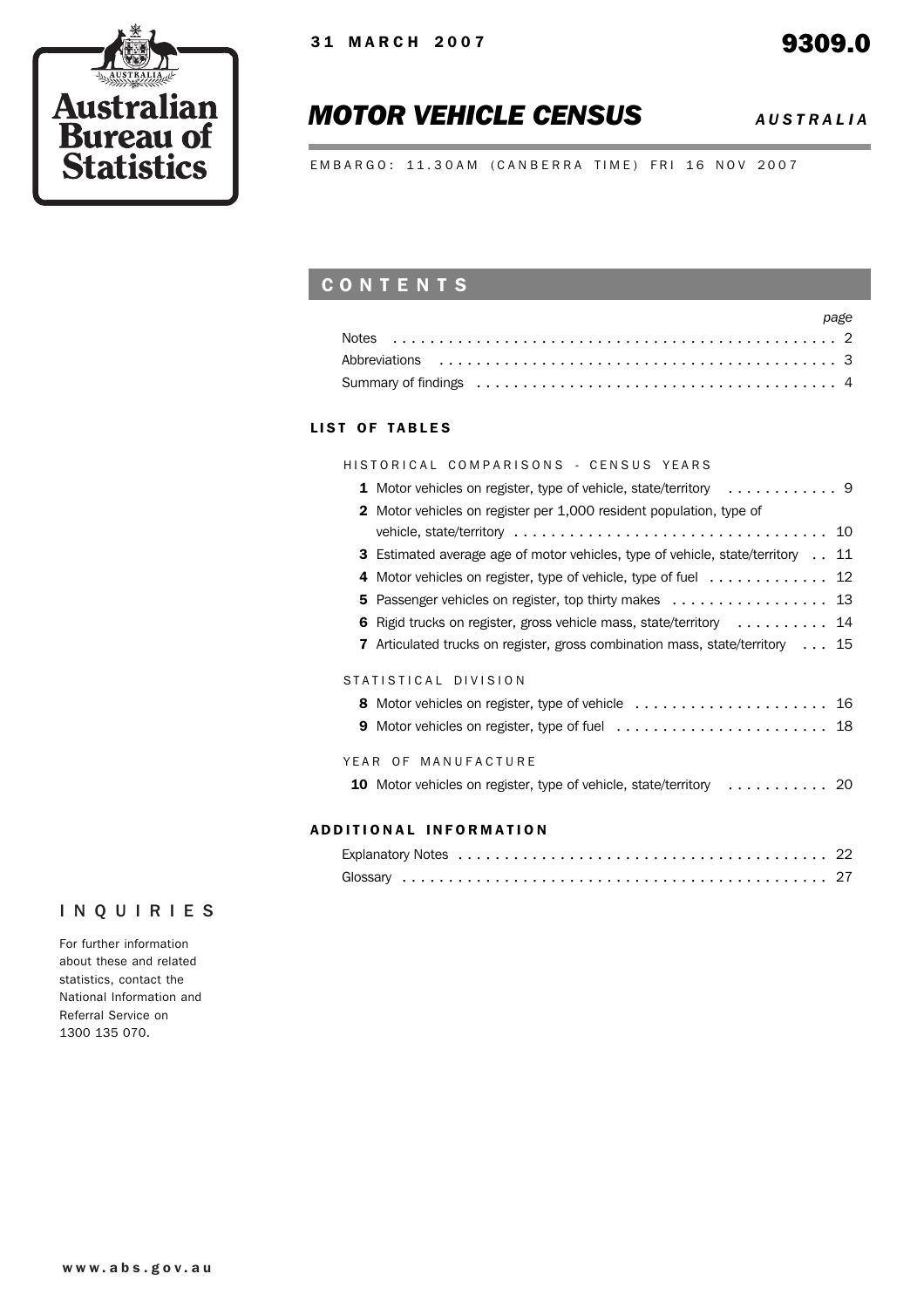## NOTES

#### ABOUT THIS PUBLICATION

This publication presents statistics relating to vehicles which were registered at 31 March 2007 with a motor vehicle registration authority. Motor vehicle registration statistics are compiled from data made available by various state and territory motor vehicle registration authorities and reflect the information as recorded in registration documents.

Estimates of the size and composition of the vehicle fleet were first published in 1921. However, it is only since 1971 that a Motor Vehicle Census (MVC) has been conducted on a more regular basis. The MVC has not been conducted in each and every year since 1971 and the census dates have varied over those years. Therefore, care should be taken when attempting to compare movements over the years.

Statistics are provided on vehicle types comprising passenger vehicles, campervans, light commercial vehicles, all types of trucks, buses and motorcycles.

Vehicle characteristic information includes make of vehicle, year of manufacture, type of fuel that the vehicle was registered as using; and for trucks, Gross Vehicle Mass or Gross Combination Mass. The size of the motor vehicle fleet is also compared with the estimated resident population.

Brian Pink Australian Statistician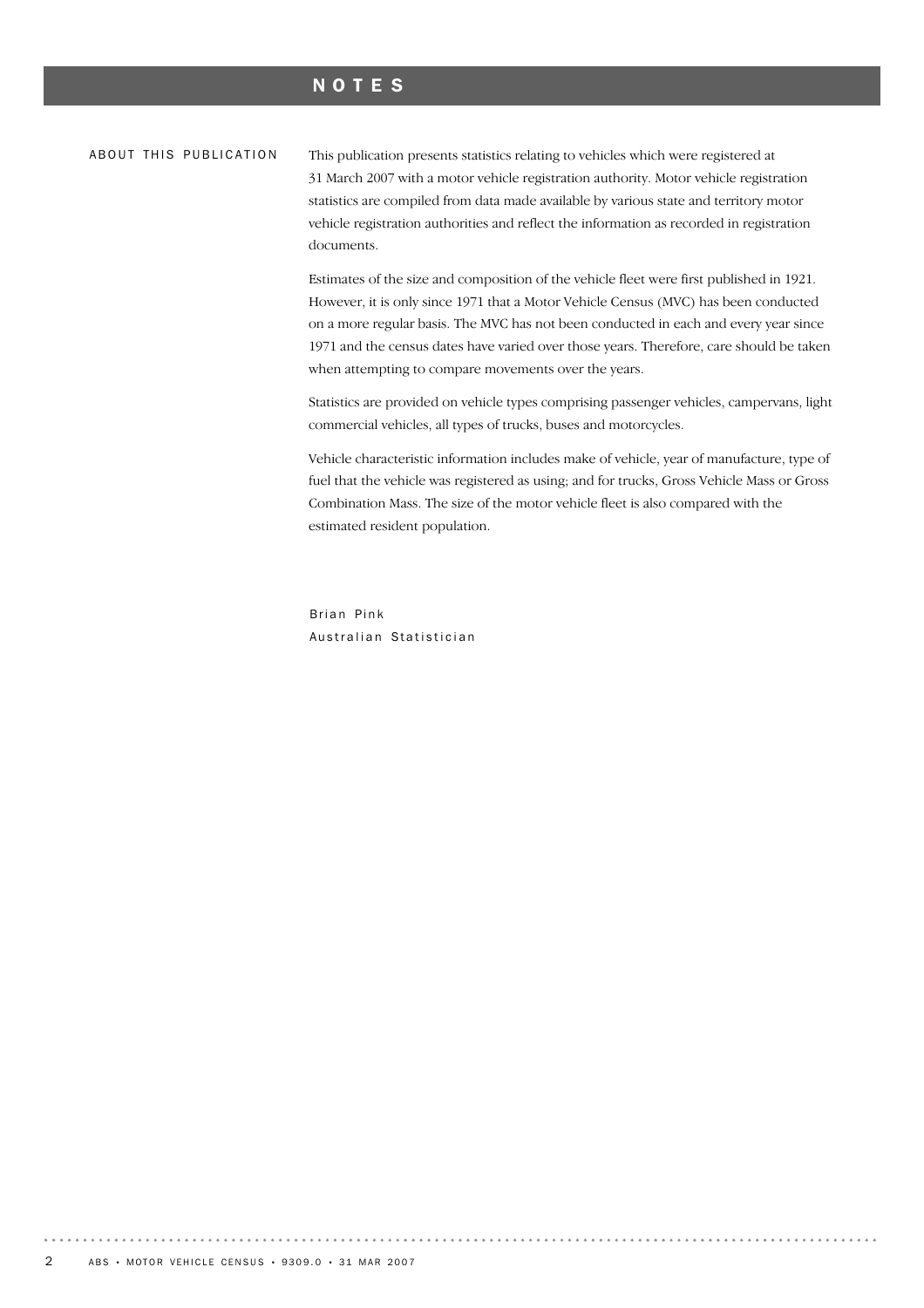## ABBREVIATIONS

- ABS Australian Bureau of Statistics
- ACT Australian Capital Territory
- ASGC Australian Standard Geographical Classification

Aust. Australia

 $\sim$   $\sim$ 

- cat. no. Catalogue number
	- ERP estimated resident population
	- GCM gross combination mass
	- GVM gross vehicle mass
	- LPG liquefied petroleum gas
	- MVC Motor Vehicle Census
	- no. number
	- NMVS new motor vehicle sales
	- NSW New South Wales
	- NT Northern Territory
	- Qld Queensland
	- SA South Australia
	- SD statistical division
	- SLA statistical local area
	- Tas. Tasmania
	- Vic. Victoria
	- VIN vehicle identification number
	- WA Western Australia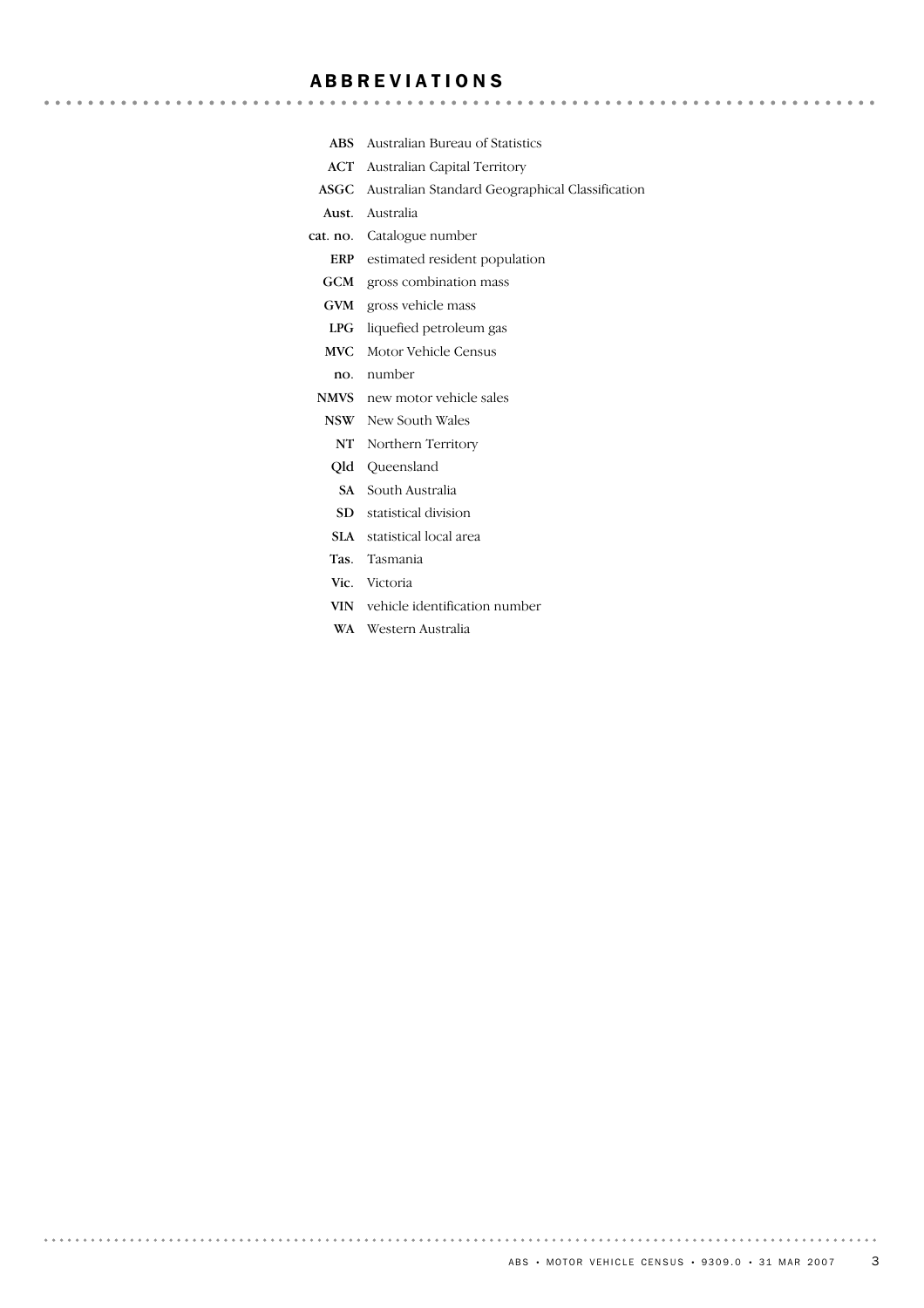## SUMMARY OF FINDINGS

## TOTAL NUMBER OF VEHICLES ON REGISTER

There were 14.8 million motor vehicles, including motor cycles, registered in Australia at 31 March 2007. This represents an increase of 2.9% since the 2006 Motor Vehicle Census (MVC), and an increase of 12.2% since the 2003 MVC, when there were 13.2 million vehicles registered in Australia. The average annual growth over this time was 2.9%.

#### TYPE OF VEHICLE— Census years 2003, 2006 and 2007

|                             | 2003       | 2006       | 2007       | Change<br>03/07 | Change<br>06/07 | Average<br>annual<br>growth<br>03/07 |
|-----------------------------|------------|------------|------------|-----------------|-----------------|--------------------------------------|
|                             | no.        | no.        | no.        | %               | %               | %                                    |
| Passenger vehicles          | 10 365 941 | 11 188 880 | 11 462 400 | 10.6            | 2.4             | 2.5                                  |
| Campervans                  | 38 337     | 41 520     | 43 266     | 12.9            | 4.2             | 3.1                                  |
| Light commercial vehicles   | 1879755    | 2 114 333  | 2 189 559  | 16.5            | 3.6             | 3.9                                  |
| Rigid trucks                | 348 673    | 383 546    | 394 491    | 13.1            | 2.9             | 3.1                                  |
| Articulated trucks          | 64 261     | 71 680     | 74 444     | 15.8            | 3.9             | 3.7                                  |
| Non-freight carrying trucks | 18 599     | 20 29 3    | 21 247     | 14.2            | 4.7             | 3.4                                  |
| <b>Buses</b>                | 70 122     | 75 375     | 77 548     | 10.6            | 2.9             | 2.5                                  |
| Motor cycles                | 377 271    | 463 057    | 511966     | 35.7            | 10.6            | 7.9                                  |
| <b>Total motor vehicles</b> | 13 162 959 | 14 358 684 | 14 774 921 | 12.2            | 2.9             | 2.9                                  |
|                             |            |            |            |                 |                 |                                      |

The passenger vehicle fleet has grown from 10.4 million in 2003 to 11.5 million in 2007, an increase of 10.6%. Motor cycles (35.7%) and light commercial vehicles (16.5%) were the vehicle types showing the largest growth over this time. Articulated trucks rose by 15.8%, non-freight carrying trucks rose by 14.2% and rigid trucks rose by 13.1%. Passenger vehicles and buses had the smallest growth over the same period, with both increasing by 10.6%.



TYPE OF VEHICLE, Percent change —Census years 2003 and 2007

New South Wales had the largest share of the Australian fleet with 4.4 million (29.5% of the total) registered vehicles, followed by Victoria with 3.8 million (25.8%) and Queensland with 3.0 million (20.5%). The Northern Territory had the smallest share with 0.1 million (0.8%) registered vehicles. These shares are comparable with the distribution of the population across states and territories.

STATES AND TERRITORIES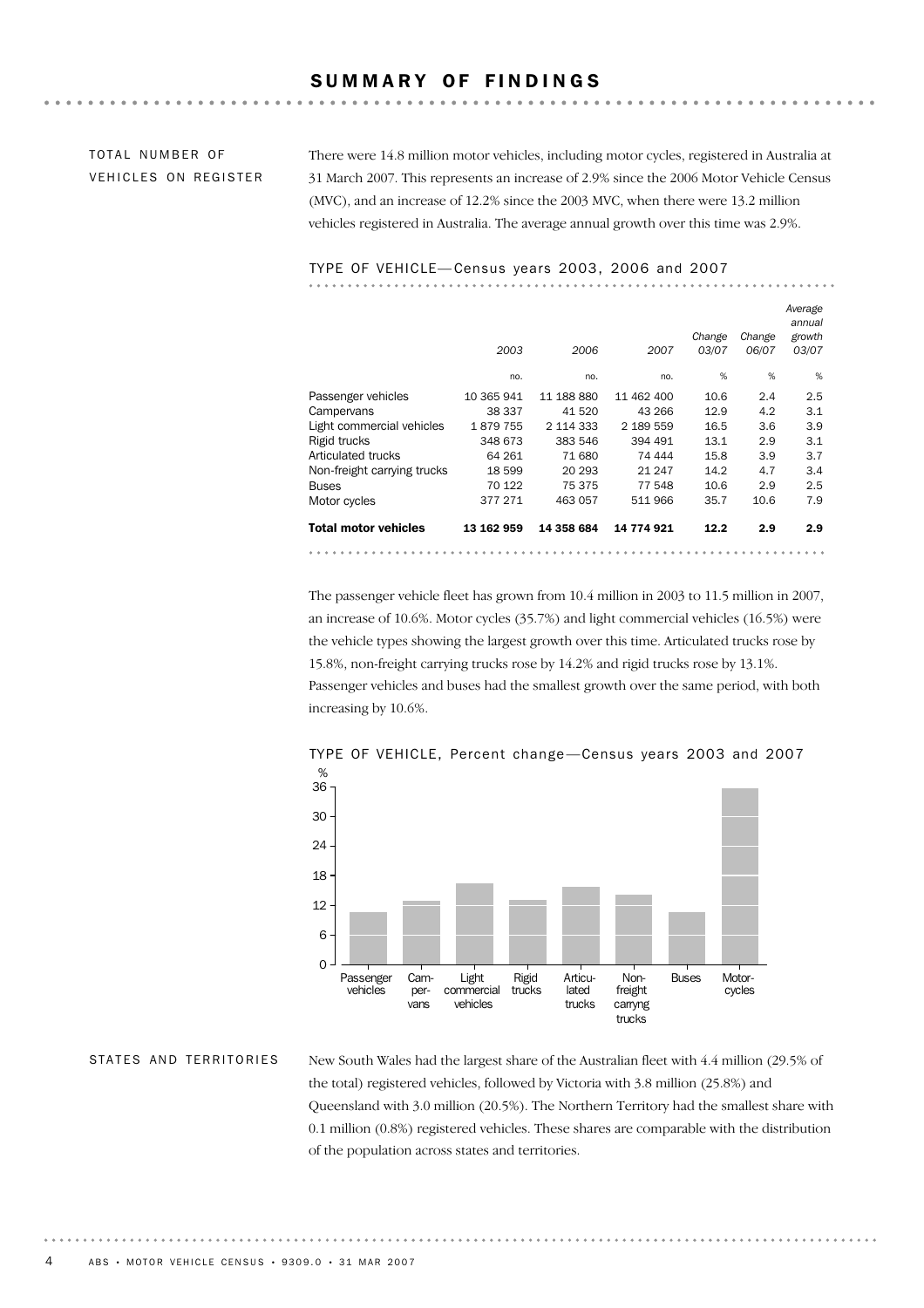|           | STATES AND TERRITORIES |
|-----------|------------------------|
| continued |                        |

MOTOR VEHICLE REGISTRATIONS— Census years 2003, 2006 and 2007

 $\mathbf{A} = \mathbf{A} + \mathbf{A} + \mathbf{A} + \mathbf{A} + \mathbf{A} + \mathbf{A} + \mathbf{A} + \mathbf{A} + \mathbf{A} + \mathbf{A} + \mathbf{A} + \mathbf{A} + \mathbf{A} + \mathbf{A} + \mathbf{A} + \mathbf{A} + \mathbf{A} + \mathbf{A} + \mathbf{A} + \mathbf{A} + \mathbf{A} + \mathbf{A} + \mathbf{A} + \mathbf{A} + \mathbf{A} + \mathbf{A} + \mathbf{A} + \mathbf{A} + \mathbf{A} + \mathbf{A} + \mathbf$ 

|                              | 2003       | 2006       | 2007          | Change<br>03/07 | Change<br>06/07 | Average<br>annual<br>growth<br>03/07 |
|------------------------------|------------|------------|---------------|-----------------|-----------------|--------------------------------------|
|                              | no.        | no.        | no.           | %               | %               | %                                    |
| New South Wales              | 3 944 850  | 4 268 631  | 4 3 6 1 2 3 7 | 10.6            | 2.2             | 2.5                                  |
| Victoria                     | 3 494 314  | 3 740 726  | 3818062       | 9.3             | 2.1             | 2.2                                  |
| Oueensland                   | 2 552 061  | 2897867    | 3 0 3 4 1 7   | 18.9            | 4.7             | 4.4                                  |
| South Australia              | 1077154    | 1 137 957  | 1 156 961     | 7.4             | 1.7             | 1.8                                  |
| Western Australia            | 1 438 441  | 1 600 566  | 1676495       | 16.5            | 4.7             | 3.9                                  |
| Tasmania                     | 338 484    | 374 846    | 381 226       | 12.6            | 1.7             | 3.0                                  |
| Northern Territory           | 104 259    | 114 015    | 118 178       | 13.4            | 3.7             | 3.2                                  |
| Australian Capital Territory | 213 396    | 224 076    | 229 345       | 7.5             | 2.4             | 1.8                                  |
| Australia                    | 13 162 959 | 14 358 684 | 14 774 921    | 12.2            | 2.9             | 2.9                                  |
|                              |            |            |               |                 |                 |                                      |

From 2003 to 2007, four states experienced growth above the national average of 12.2%. The motor vehicle fleet in Queensland showed the largest growth with a 18.9% increase compared with 2003, an average annual growth of 4.4%. Western Australia, Northern Territory and Tasmania increased 16.5%, 13.4% and 12.6% respectively compared with 2003, at average annual growth rates of 3.9%, 3.2% and 3.0% respectively. South Australia showed the smallest growth in fleet size since 2003 (7.4%), an average annual growth of 1.8%.



MOTOR VEHICLE REGISTRATIONS, Percent change —Census years 2003 and 2007

## VEHICLES AND RESIDENT POPULATION

. . . . . . . . .

There were 705 motor vehicles per 1,000 resident population in Australia in 2007. This compares to 663 vehicles per 1,000 residents in 2003, representing an increase of 42 vehicles per 1,000 residents over this time.

Western Australia had the highest rate of all states and territories with 800 vehicles per 1,000 residents in 2007, while the Northern Territory had the lowest rate with 553 vehicles per 1,000 residents.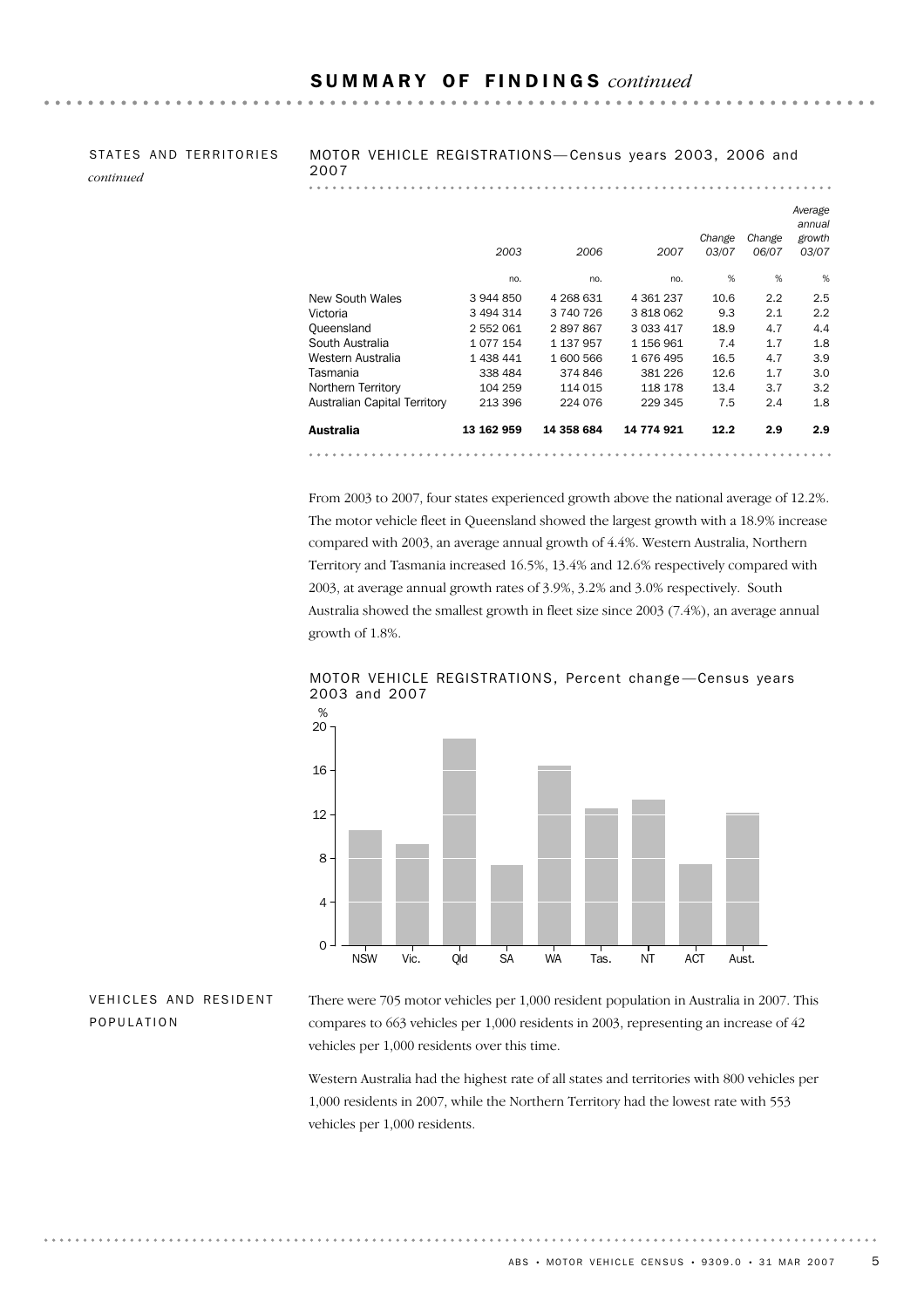VEHICLES AND RESIDENT POPULATION *continued*

MOTOR VEHICLE FLEET BY POPULATION (a) , State/territory of registration



(a) Both Estimated Resident Population data and Motor Vehicle Census data are at 31 March. *Source: ABS Australian Demographic Statistics (cat. no. 3101.0)*

## AVERAGE AGE OF THE FLEET

The average age of all vehicles registered in Australia at 31 March 2007 was 10.0 years. This is younger than the 10.4 years recorded in the 2003 MVC. Vehicles manufactured before 1992 (more than 15 years old) comprised 21.9% of the total Australian fleet.

The average age of all registered vehicles rose from 6.1 years in 1971 to 10.7 years in 1997, and has since fallen to 10.0 years in 2007.



# ESTIMATED AVERAGE VEHICLE AGE(a) OF VEHICLE FLEET(b)

Campervans were the oldest vehicles registered with an average age of 18.6 years, while motor cycles were the youngest vehicle type with an average age of 9.1 years.

The average age of passenger vehicles reduced from 10.1 years in 2003 to 9.7 years in 2007, with 20.2% of passenger vehicles manufactured before 1992.

Tasmania had the oldest fleet with an average age of 11.9 years and 31.5% of vehicles manufactured before 1992. This was followed by South Australia with an average age of 11.1 years and 27.1% manufactured before 1992. Northern Territory had the youngest fleet in Australia with an average age of 9.0 years and 17.9% of vehicles manufactured before 1992.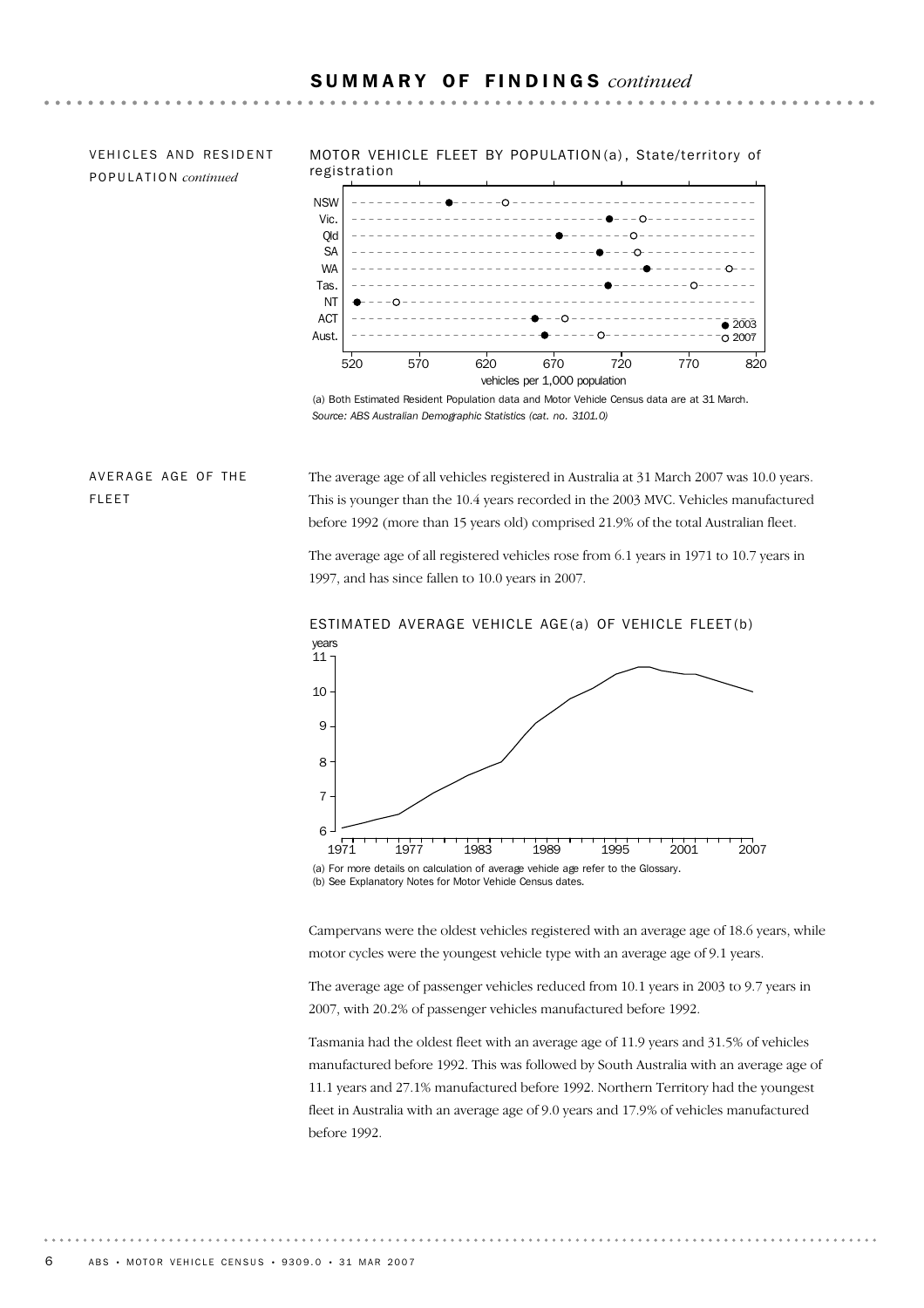TYPE OF FUFL

In 2007, there were 11.7 million vehicles in Australia (78.9% of the total vehicle fleet) that had been registered as using unleaded petrol, while 1.1 million vehicles (7.3%) have registered as using leaded petrol. In contrast, in 2003, there were 9.4 million vehicles (71.5%) registered as using unleaded petrol and 2.2 million vehicles (16.6%) registered as using leaded petrol. This represents an increase of 23.9% in unleaded petrol vehicles and a decrease of 50.7% in leaded petrol vehicles compared with 2003.

In 2007, the Australian Capital Territory had the highest proportion of vehicles (86.9%) registered as using unleaded petrol. Consistent with their older fleet, Tasmania had the highest proportion of vehicles (12.6%) registered as using leaded petrol.

Passenger vehicles comprised 85.9% of motor vehicles that were registered as using unleaded petrol and 69.7% of vehicles registered as using leaded petrol.

The number of vehicles registered as using diesel fuel made up 11.2% (or 1.7 million vehicles) of the total fleet, representing an increase of 34.5% since the 2003 MVC. The Northern Territory had the highest proportion of vehicles registered as using diesel fuel with 25.5%, while the Australian Capital Territory had the smallest proportion of diesel vehicles (4.7%).

Light commercial vehicles made up 42.1% of vehicles registered as using diesel fuel, while rigid and articulated trucks accounted for 21.3% and 4.4% respectively. Passenger vehicles registered as using diesel fuel increased by 47.0% since the 2003 MVC, and represented 26.3% of all diesel vehicles in 2007.





(a) Relates to the type of fuel the vehicle was registered as using.

CHARACTERISTICS OF THE FLEET

*Passenger vehicles*

Passenger vehicles accounted for 77.6% of all vehicles registered in Australia in 2007. The state/territory with the largest proportion of passenger vehicles was the Australian Capital Territory with 85.4%, while the Northern Territory had the smallest share with 64.0%.

All states and territories showed increases since 2003, with passenger vehicles registered in Queensland showing the largest increase (15.9%) and those registered in South Australia showing the smallest (6.2%).

A total of 6.1 million passenger vehicles were either Toyota, Holden or Ford. Respectively, these three makes accounted for 19.1%, 18.1% and 16.0% of the total passenger vehicle fleet registered at 31 March 2007.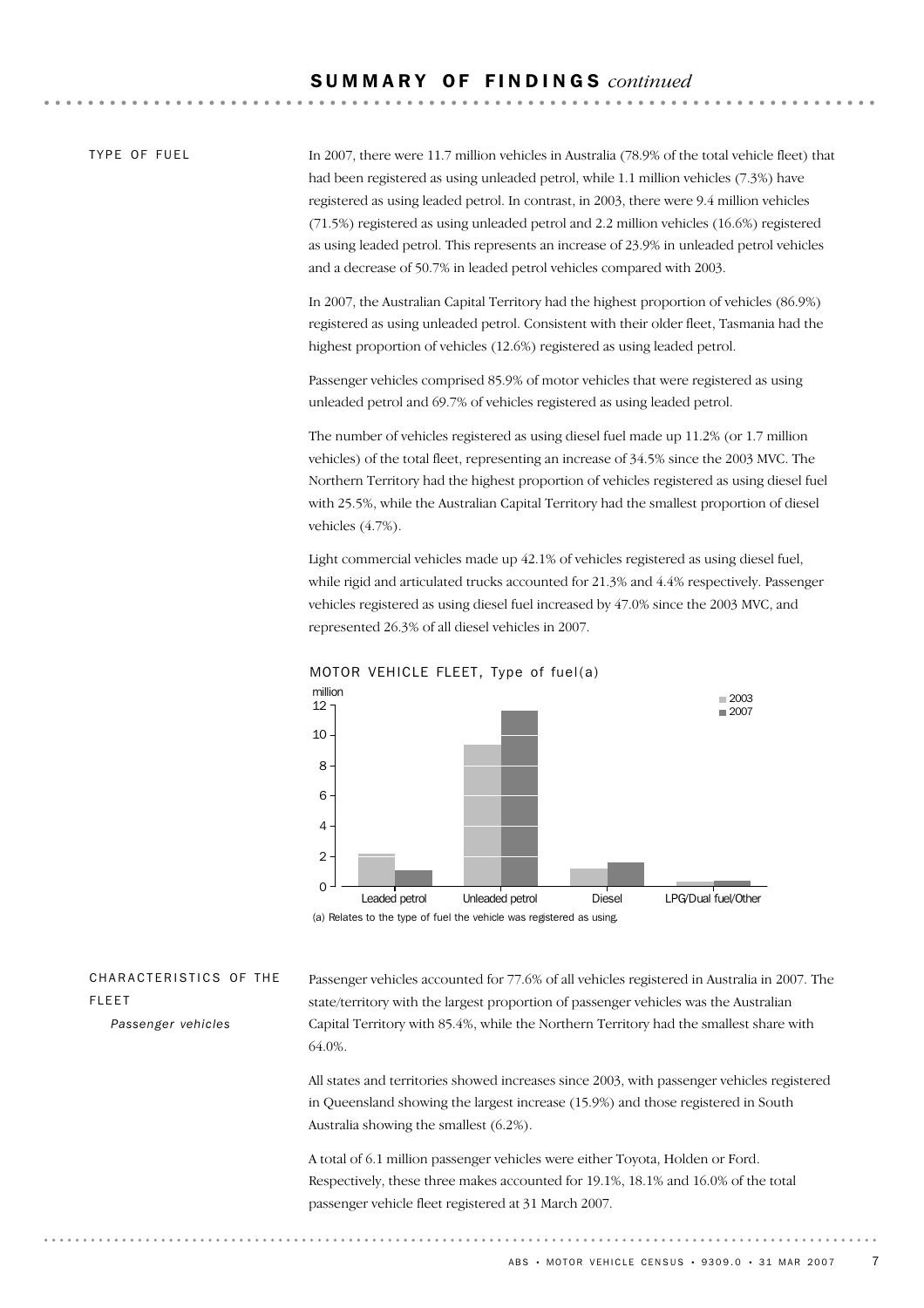## S U M M A R Y O F F I N D I N G S *continued*

**AAAAAAA** 

. . . . . . . . . . . . . . . . . .

| <b>Trucks</b> | Rigid trucks accounted for 2.7% of all vehicles registered in Australia in 2007. The<br>number of registrations for the heaviest rigid trucks (those with a gross vehicle mass<br>(GVM) greater than 20 tonnes) has increased by 26.2% since 2003, while registrations for<br>rigid trucks with a GVM of less than 20 tonnes increased by 10.6% over the same period.                                                                                                                                                                  |
|---------------|----------------------------------------------------------------------------------------------------------------------------------------------------------------------------------------------------------------------------------------------------------------------------------------------------------------------------------------------------------------------------------------------------------------------------------------------------------------------------------------------------------------------------------------|
|               | Articulated trucks accounted for 0.5% of all vehicles on register in 2007. Articulated<br>trucks with a gross combination mass (GCM) greater than 60 tonnes increased by 54.0%<br>since 2003, while those with a GCM of up to 60 tonnes decreased in number (3.8%).                                                                                                                                                                                                                                                                    |
|               | Victoria had the largest share $(10,269)$ of articulated trucks with a GCM greater than 60<br>tonnes followed by Queensland with 9,868. Northern Territory had the highest<br>percentage (79.4%) of articulated trucks with a GCM greater than 60 tonnes, compared<br>to all articulated trucks for that state, followed by Queensland and Tasmania (both<br>59.0%). Queensland accounted for 60.6% of Australia's articulated truck fleet with a GCM<br>of greater than 100 tonnes, with New South Wales the second highest at 14.3%. |
| Motor cycles  | Motor cycles accounted for 3.5% of all vehicles registered in Australia in 2007, up slightly<br>from 2.9% in 2003.                                                                                                                                                                                                                                                                                                                                                                                                                     |
|               | Australian motor cycle registrations increased 35.7% in 2007 compared with 2003. All<br>states and territories recorded increases in registrations. Queensland recorded the<br>largest increase (49.9%) followed by Western Australia (44.5%). The smallest increase was                                                                                                                                                                                                                                                               |



MOTOR CYCLE FLEET, State/territory of registration

recorded in the Australian Capital Territory (23.8%) over this time.

.........................

 $\alpha$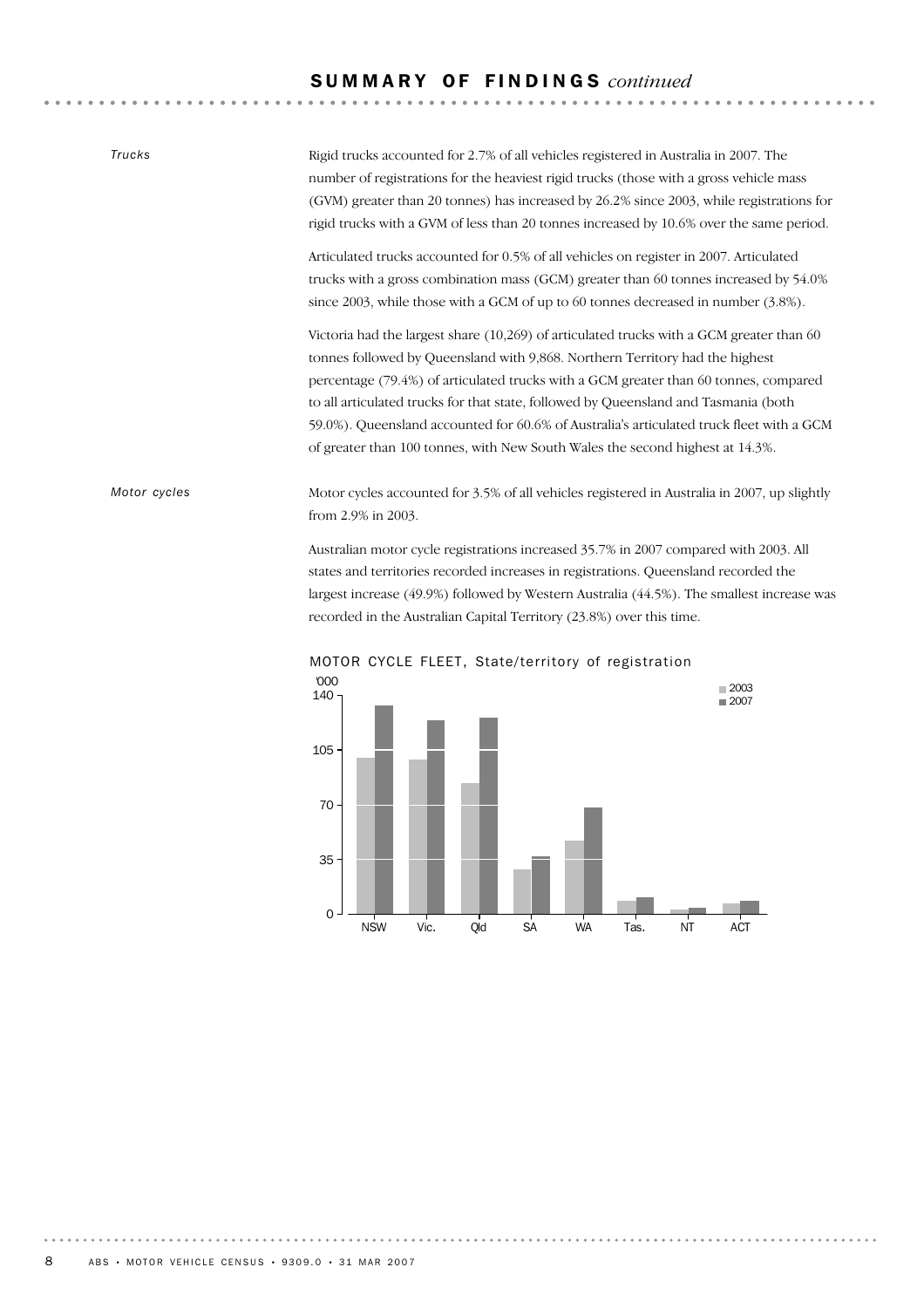## MOTOR VEHICLES ON REGISTER, Type of vehicle-Census years

|      | New South<br>Wales | Victoria  | Queensland    | South<br>Australia | Western<br>Australia | Tasmania | Northern<br>Territory | Australian<br>Capital<br>Territory | Australia  |  |
|------|--------------------|-----------|---------------|--------------------|----------------------|----------|-----------------------|------------------------------------|------------|--|
|      | no.                | no.       | no.           | no.                | no.                  | no.      | no.                   | no.                                | no.        |  |
|      |                    |           |               |                    |                      |          |                       |                                    |            |  |
|      |                    |           |               |                    | PASSENGER VEHICLES   |          |                       |                                    |            |  |
| 2003 | 3 163 322          | 2 822 384 | 1915327       | 873 449            | 1091973              | 247 492  | 68 275                | 183 719                            | 10 365 941 |  |
| 2006 | 3 395 905          | 2 997 856 | 2 138 364     | 915 059            | 1 205 266            | 271 365  | 73 302                | 191 763                            | 11 188 880 |  |
| 2007 | 3 464 250          | 3 049 224 | 2 2 2 0 5 6 8 | 927 313            | 1 254 426            | 275 146  | 75 618                | 195 855                            | 11 462 400 |  |
|      |                    |           |               |                    |                      |          |                       |                                    |            |  |
|      |                    |           |               | CAMPERVANS         |                      |          |                       |                                    |            |  |
| 2003 | 7 7 8 7            | 8 4 4 5   | 6818          | 4 3 9 3            | 7 0 4 9              | 3 1 6 3  | 153                   | 529                                | 38 337     |  |

 $\ddot{\phantom{a}}$ 

 $\bar{ }$ 

| 2006<br>2007 | 8 4 0 7<br>8620 | 9 2 9 4<br>9668 | 8449<br>9 1 1 9 | 4 0 7 6<br>4 1 6 4 | 7 0 9 4<br>7 3 7 0          | 3 5 4 9<br>3 6 8 3 | 177<br>183 | 474<br>459 | 41 520<br>43 266 |
|--------------|-----------------|-----------------|-----------------|--------------------|-----------------------------|--------------------|------------|------------|------------------|
|              |                 |                 |                 |                    |                             |                    |            |            |                  |
|              |                 |                 |                 |                    | LIGHT COMMERCIAL VEHICLES   |                    |            |            |                  |
| 2003         | 531 769         | 438 047         | 441 358         | 132 754            | 226 123                     | 65 453             | 25 7 53    | 18 4 98    | 1879755          |
| 2006         | 587 713         | 483 097         | 520 070         | 145 643            | 254 164                     | 74 586             | 28 872     | 20 188     | 2 114 333        |
| 2007         | 599 420         | 495 649         | 550 453         | 148 920            | 268 330                     | 76 052             | 29 960     | 20 775     | 2 189 559        |
|              |                 |                 |                 |                    |                             |                    |            |            |                  |
|              |                 |                 |                 | LIGHT RIGID TRUCKS |                             |                    |            |            |                  |
| 2003         | 29 116          | 16 4 93         | 18 0 26         | 4 1 5 5            | 7431                        | 2 1 5 1            | 500        | 607        | 78 479           |
| 2006         | 33 697          | 20 279          | 23 490          | 4971               | 9378                        | 2 4 1 6            | 594        | 627        | 95 452           |
| 2007         | 34 291          | 21 100          | 25 3 26         | 5 0 1 1            | 10 136                      | 2472               | 633        | 635        | 99 604           |
|              |                 |                 |                 |                    | HEAVY RIGID TRUCKS          |                    |            |            |                  |
| 2003         | 75823           | 69 714          | 53 708          | 21 467             | 37 728                      | 7 1 3 1            | 2885       | 1738       | 270 194          |
| 2006         | 80 413          | 71879           | 60 410          | 21 916             | 40 870                      | 7 7 7 4            | 3 1 0 8    | 1724       | 288 094          |
| 2007         | 80 539          | 73 339          | 63 709          | 21 938             | 42 538                      | 7917               | 3 2 1 8    | 1689       | 294 887          |
|              |                 |                 |                 |                    |                             |                    |            |            |                  |
|              |                 |                 |                 |                    | ARTICULATED TRUCKS          |                    |            |            |                  |
| 2003         | 14 766          | 19 254          | 13 823          | 6436               | 7653                        | 1 3 8 2            | 697        | 250        | 64 261           |
| 2006         | 16 234          | 21 508          | 15 802          | 6389               | 9 2 6 0                     | 1 4 9 8            | 754        | 235        | 71 680           |
| 2007         | 16 342          | 22 389          | 16 734          | 6446               | 9985                        | 1491               | 832        | 225        | 74 444           |
|              |                 |                 |                 |                    |                             |                    |            |            |                  |
|              |                 |                 |                 |                    | NON-FREIGHT CARRYING TRUCKS |                    |            |            |                  |
| 2003         | 3 4 1 3         | 5018            | 3 7 5 4         | 1761               | 3 3 7 4                     | 936                | 259        | 84         | 18 599           |
| 2006         | 3 3 1 8         | 5867            | 4 2 6 5         | 1718               | 3808                        | 951                | 269        | 97         | 20 29 3          |
| 2007         | 3597            | 6 0 0 0         | 4578            | 1727               | 4 0 0 6                     | 976                | 275        | 88         | 21 247           |
|              |                 |                 |                 |                    |                             |                    |            |            |                  |
|              |                 |                 |                 | <b>BUSES</b>       |                             |                    |            |            |                  |
| 2003         | 18 805          | 15887           | 15 457          | 4 2 8 5            | 10 044                      | 2 1 9 4            | 2 4 9 3    | 957        | 70 122           |
| 2006         | 20 733          | 16 508          | 16 516          | 4 4 1 3            | 11 051                      | 2 2 1 9            | 2989       | 946        | 75 375           |
| 2007         | 20 772          | 16887           | 17 336          | 4 5 4 4            | 11 673                      | 2 3 0 8            | 3 0 9 4    | 934        | 77 548           |
|              |                 |                 |                 | MOTOR CYCLES       |                             |                    |            |            |                  |
| 2003         | 100 049         | 99 072          | 83 790          | 28 454             | 47 066                      | 8 5 8 2            | 3 2 4 4    | 7 0 1 4    | 377 271          |
| 2006         | 122 211         | 114 438         | 110 501         | 33 772             | 59 675                      | 10 488             | 3 9 5 0    | 8 0 2 2    | 463 057          |
| 2007         | 133 406         | 123 806         | 125 594         | 36898              | 68 031                      | 11 181             | 4 3 6 5    | 8 6 8 5    | 511 966          |
|              |                 |                 |                 |                    | .                           |                    |            |            |                  |
|              |                 |                 |                 |                    | TOTAL MOTOR VEHICLES        |                    |            |            |                  |
| 2003         | 3 944 850       | 3 494 314       | 2 552 061       | 1077154            | 1 438 441                   | 338 484            | 104 259    | 213 396    | 13 162 959       |
| 2006         | 4 268 631       | 3 740 726       | 2897867         | 1 137 957          | 1 600 566                   | 374 846            | 114 015    | 224 076    | 14 358 684       |

2007 4 361 237 3 818 062 3 033 417 1 156 961 1 676 495 381 226 118 178 229 345 14 774 921

ABS • MOTOR VEHICLE CENSUS • 9309.0 • 31 MAR 2007 9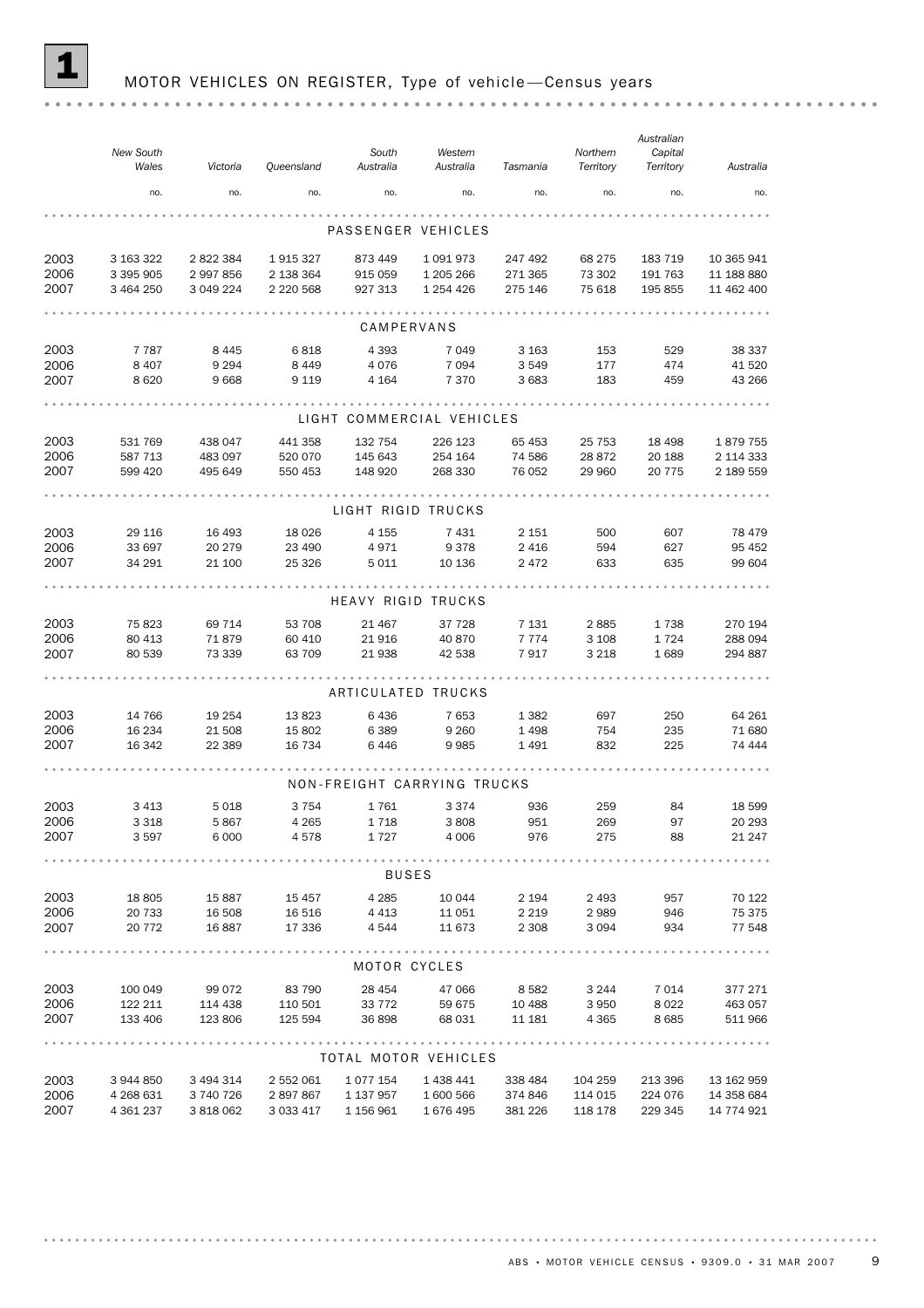*New Australian South Northern Capital Western South Victoria Queensland Australia Wales Australia Territory Tasmania Territory Australia* no. no. no. no. no. no. no. no. no. PASSENGER VEHICLES 2003 474 574 506 571 561 519 343 565 522 2007 504 588 534 586 599 558 354 579 547 CAMPERVANS 2003 1 2 2 3 4 7 1 2 2 2007 1 2 2 3 4 7 1 1 2 LIGHT COMMERCIAL VEHICLES 2003 80 89 116 87 116 137 129 57 95 2007 87 96 132 94 128 154 140 61 105 LIGHT RIGID TRUCKS

| 2003<br>2007 | $\overline{4}$<br>5 | 3<br>$\overline{4}$ | 5<br>6         | $\ensuremath{\mathsf{3}}$<br>3 | 4<br>5                      | 5<br>5         | 3<br>3         | 2<br>$\overline{2}$ | 4<br>5         |
|--------------|---------------------|---------------------|----------------|--------------------------------|-----------------------------|----------------|----------------|---------------------|----------------|
|              |                     |                     |                |                                | <b>HEAVY RIGID TRUCKS</b>   |                |                |                     |                |
|              |                     |                     |                |                                |                             |                |                |                     |                |
| 2003         | 11                  | 14                  | 14             | 14                             | 19                          | 15             | 14             | 5                   | 14             |
| 2007         | 12                  | 14                  | 15             | 14                             | 20                          | 16             | 15             | 5                   | 14             |
|              |                     |                     |                |                                | ARTICULATED TRUCKS          |                |                |                     |                |
| 2003         | $\overline{2}$      | $\overline{4}$      | $\overline{4}$ | $\overline{4}$                 | 4                           | 3              | 3              | $\mathbf{1}$        | 3              |
| 2007         | $\overline{2}$      | $\overline{4}$      | $\overline{4}$ | $\overline{4}$                 | 5                           | 3              | $\overline{4}$ | $\mathbf{1}$        | $\overline{4}$ |
|              |                     |                     |                |                                |                             |                |                |                     |                |
|              |                     |                     |                |                                | NON-FREIGHT CARRYING TRUCKS |                |                |                     |                |
| 2003         | $\mathbf{1}$        | $\mathbf{1}$        | $\mathbf{1}$   | $\mathbf{1}$                   | $\overline{2}$              | $\overline{2}$ | $\mathbf{1}$   |                     | 1              |
| 2007         | $\mathbf{1}$        | $\mathbf{1}$        | $\mathbf{1}$   | $\mathbf{1}$                   | $\overline{2}$              | $\overline{2}$ | $\mathbf{1}$   |                     | $\mathbf{1}$   |
|              |                     |                     |                |                                |                             |                |                |                     |                |
|              |                     |                     |                |                                | <b>BUSES</b>                |                |                |                     |                |
| 2003         | 3                   | 3                   | $\overline{4}$ | 3                              | 5                           | 5              | 13             | 3                   | 4              |
| 2007         | 3                   | 3                   | $\overline{4}$ | 3                              | 6                           | 5              | 14             | 3                   | $\overline{4}$ |
|              |                     |                     |                |                                | MOTOR CYCLES                |                |                |                     |                |
|              |                     |                     |                |                                |                             |                |                |                     |                |
| 2003         | 15                  | 20                  | 22             | 19                             | 24                          | 18             | 16             | 22                  | 19             |
| 2007         | 19                  | 24                  | 30             | 23                             | 32                          | 23             | 20             | 26                  | 24             |
|              |                     |                     |                |                                |                             |                |                |                     |                |
|              |                     |                     |                |                                | TOTAL MOTOR VEHICLES        |                |                |                     |                |
| 2003         | 592                 | 711                 | 674            | 704                            | 739                         | 710            | 524            | 656                 | 663            |
| 2007         | 634                 | 736                 | 729            | 732                            | 800                         | 774            | 553            | 678                 | 705            |
|              |                     |                     |                |                                |                             |                |                |                     |                |
|              |                     |                     |                |                                |                             |                |                |                     |                |

— nil or rounded to zero (including null cells) *Source:* ABS Australian Demographic Statistics (cat. no. 3101.0) (a) Both Motor Vehicle Census and Estimated Resident

Population data are as at 31 March.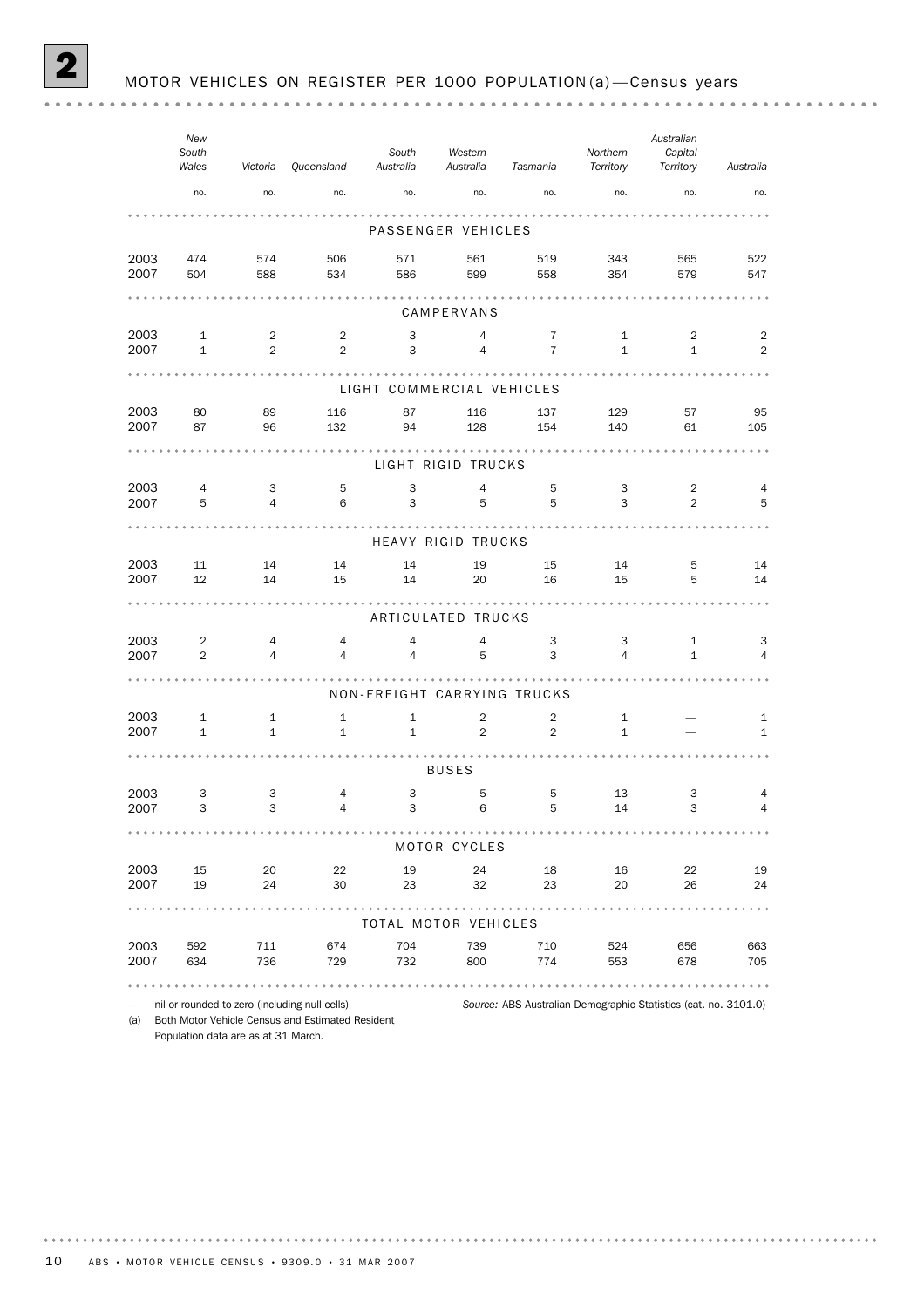|              | New<br>South<br>Wales | Victoria     | Queensland   | South<br>Australia          | Western<br>Australia | Tasmania     | Northern<br>Territory | Australian<br>Capital<br>Territory | Australia    |
|--------------|-----------------------|--------------|--------------|-----------------------------|----------------------|--------------|-----------------------|------------------------------------|--------------|
|              | no.                   | no.          | no.          | no.                         | no.                  | no.          | no.                   | no.                                | no.          |
|              |                       |              |              |                             | PASSENGER VEHICLES   |              |                       |                                    |              |
| 2003<br>2007 | 9.1<br>9.1            | 10.4<br>10.1 | 10.1<br>9.4  | 11.6<br>11.0                | 10.5<br>9.9          | 11.9<br>11.5 | 8.9<br>8.7            | 9.8<br>9.4                         | 10.1<br>9.7  |
|              |                       |              |              |                             | CAMPERVANS           |              |                       |                                    |              |
| 2003<br>2007 | 17.0<br>17.0          | 19.7<br>19.0 | 16.4<br>15.6 | 20.2<br>20.9                | 21.2<br>21.1         | 19.9<br>20.4 | 19.0<br>20.0          | 19.4<br>19.5                       | 18.9<br>18.6 |
|              |                       |              |              | LIGHT COMMERCIAL VEHICLES   |                      |              |                       |                                    |              |
| 2003         | 10.3                  | 12.1         | 11.2         | 12.4                        | 12.0                 | 13.4         | 9.9                   | 10.6                               | 11.4         |
| 2007         | 10.0                  | 11.4         | 10.1         | 11.4                        | 11.0                 | 12.8         | 9.3                   | 9.7                                | 10.7         |
|              |                       |              |              |                             | LIGHT RIGID TRUCKS   |              |                       |                                    |              |
| 2003         | 11.1                  | 13.4         | 12.0         | 13.4                        | 13.6                 | 16.5         | 8.7                   | 11.7                               | 12.3         |
| 2007         | 10.9                  | 11.6         | 10.5         | 12.0<br>.                   | 11.9                 | 15.1         | 9.6                   | 11.2                               | 11.2         |
|              |                       |              |              |                             | HEAVY RIGID TRUCKS   |              |                       |                                    |              |
| 2003<br>2007 | 14.0<br>14.0          | 17.4<br>17.3 | 15.1<br>14.2 | 17.8<br>17.1                | 18.1<br>17.7         | 17.3<br>17.0 | 13.0<br>13.2          | 11.5<br>11.1                       | 16.0<br>15.7 |
|              |                       |              |              |                             |                      |              |                       |                                    |              |
|              |                       |              |              |                             | ARTICULATED TRUCKS   |              |                       |                                    |              |
| 2003<br>2007 | 10.7<br>10.1          | 12.0<br>11.4 | 11.6<br>10.5 | 11.1<br>10.9                | 13.5<br>12.3         | 10.9<br>9.9  | 12.6<br>12.9          | 8.1<br>8.3                         | 11.7<br>11.0 |
|              |                       |              |              | NON-FREIGHT CARRYING TRUCKS |                      |              |                       |                                    |              |
| 2003         | 13.5                  | 15.3         | 11.2         | 14.5                        | 16.9                 | 16.9         | 12.8                  | 14.6                               | 14.4         |
| 2007         | 12.2                  | 15.4         | 10.8         | 14.8                        | 16.3                 | 16.1         | 14.4                  | 13.4                               | 14.0         |
|              |                       |              |              |                             | <b>BUSES</b>         |              |                       |                                    |              |
| 2003<br>2007 | 9.9<br>11.3           | 10.6<br>11.2 | 10.6<br>10.4 | 11.6<br>11.9                | 9.6<br>10.9          | 14.4<br>15.2 | 8.9<br>8.7            | 10.7<br>11.2                       | 10.4<br>11.1 |
|              |                       |              |              |                             | MOTOR CYCLES (b)     |              |                       |                                    |              |
| 2003<br>2007 | 9.0<br>8.7            | 9.5<br>9.3   | 10.5<br>8.6  | 9.4<br>8.5                  | 12.1<br>10.5         | 10.6<br>10.4 | 8.3<br>7.4            | 9.4<br>8.8                         | 9.9<br>9.1   |
|              |                       |              |              | TOTAL MOTOR VEHICLES        | .                    |              |                       |                                    |              |
| 2003<br>2007 | 9.4<br>9.3            | 10.8<br>10.4 | 10.5<br>9.6  | 11.8<br>11.1                | 11.1<br>10.4         | 12.4<br>11.9 | 9.3<br>9.0            | 9.9<br>9.4                         | 10.4<br>10.0 |
|              |                       |              |              |                             |                      |              |                       |                                    |              |

(a) For more details on the calculation of average age refer to the Glossary.

(b) The year of manufacture for motorcycles in South Australia is not well reported. In 2007, 11.5% of motor cycles in South Australia had no year of manufacture reported.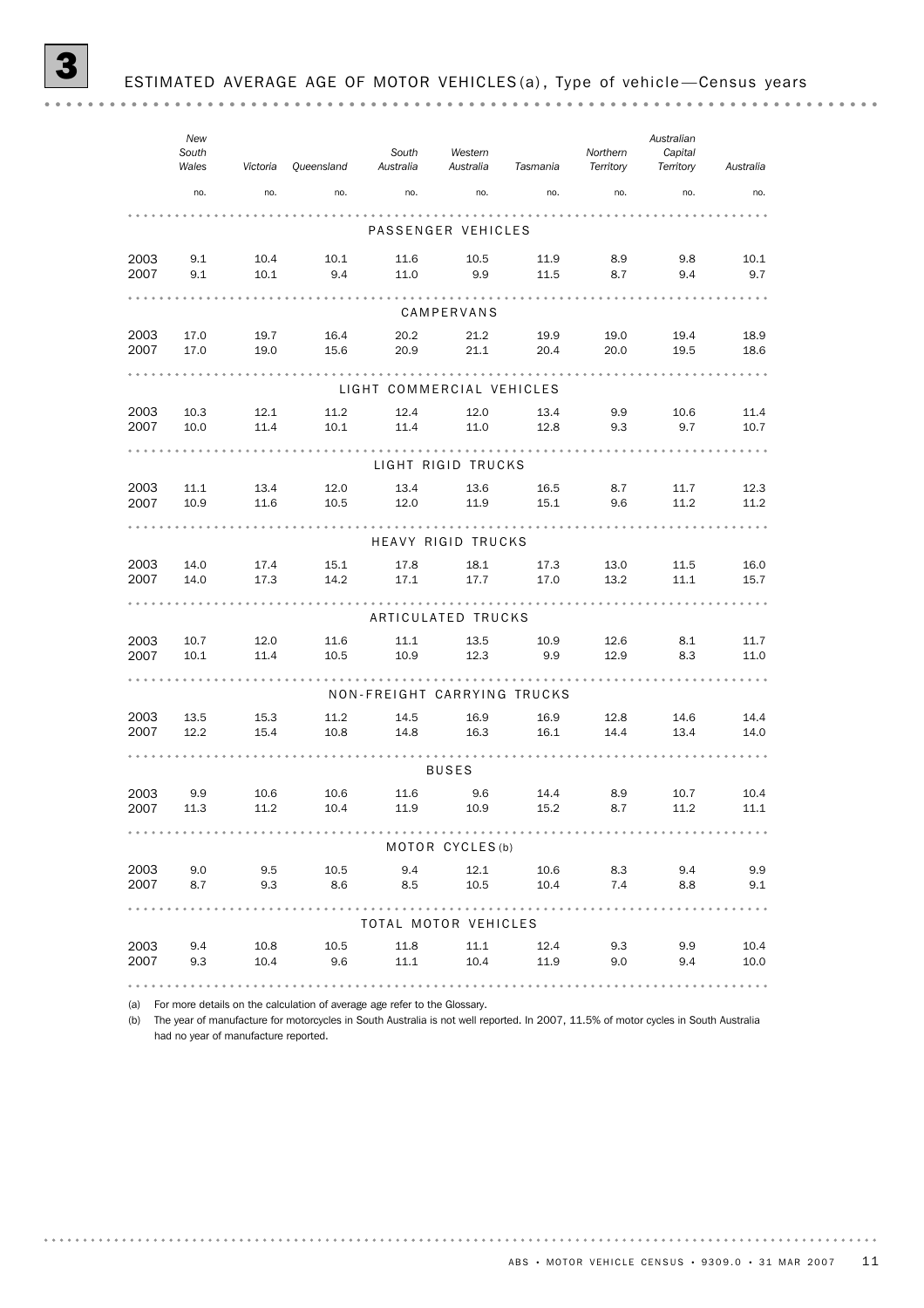(a) Relates to the type of fuel the vehicle was registered as using.

for total motor vehicles in 2003 and 0.69% for total motor vehicles in 2007.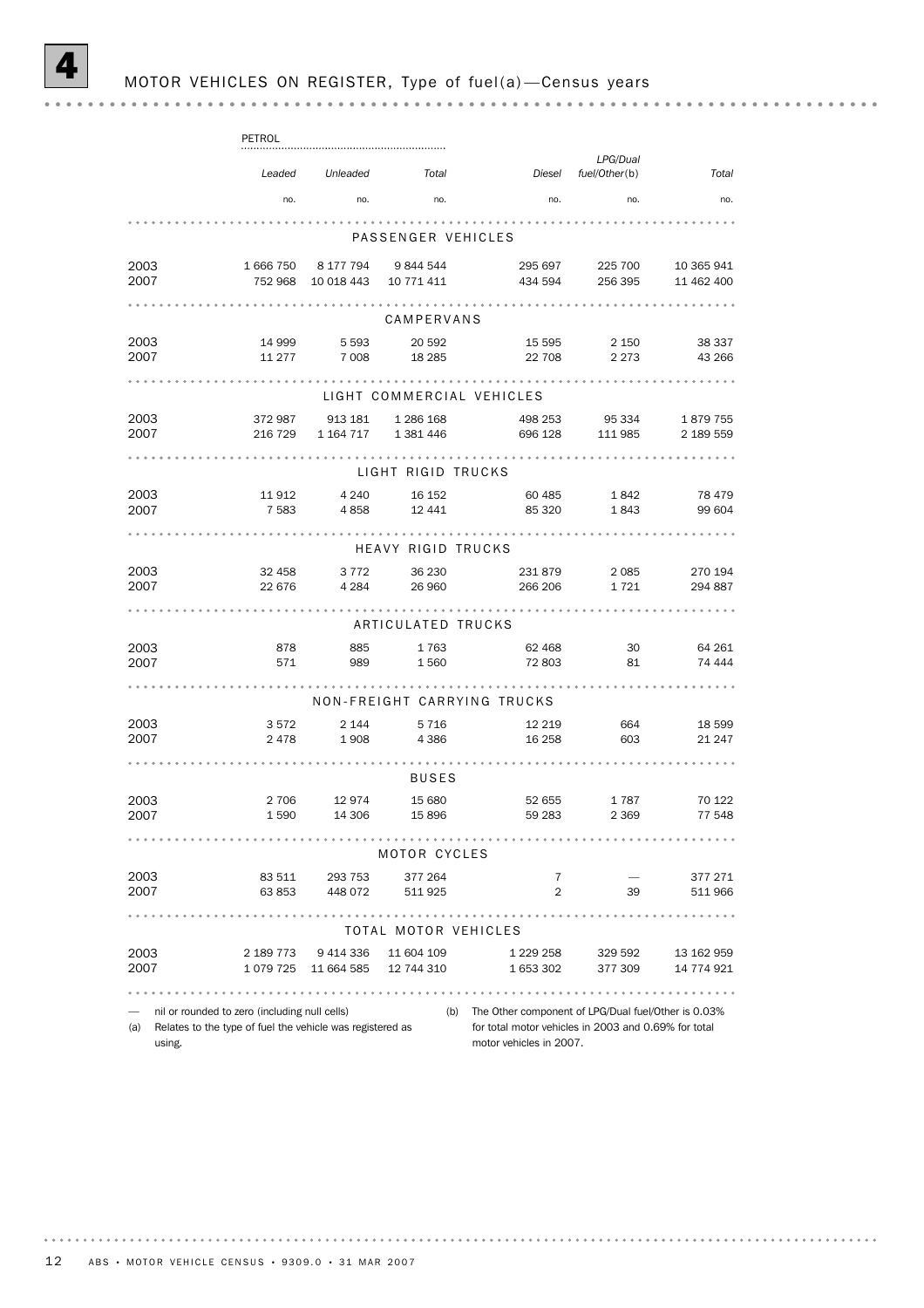|                        | 2003       | 2006       | 2007       | Change<br>03/07 | Change<br>06/07 |
|------------------------|------------|------------|------------|-----------------|-----------------|
|                        | no.        | no.        | no.        | %               | %               |
|                        |            |            |            |                 |                 |
| Toyota                 | 1845805    | 2 103 752  | 2 189 889  | 18.6            | 4.1             |
| Holden                 | 2 004 650  | 2 067 824  | 2071363    | 3.3             | 0.2             |
| Ford                   | 1961195    | 1877704    | 1837094    | $-6.3$          | $-2.2$          |
| Mitsubishi             | 998 111    | 980 065    | 970 490    | $-2.8$          | $-1.0$          |
| Nissan                 | 721 607    | 740 154    | 740 457    | 2.6             | 0.0             |
| Mazda                  | 441 413    | 530 864    | 568 253    | 28.7            | 7.0             |
| Hyundai                | 437 805    | 534 447    | 564 949    | 29.0            | 5.7             |
| Honda                  | 321 156    | 411 346    | 456 930    | 42.3            | 11.1            |
| Subaru                 | 248 588    | 330 148    | 359 314    | 44.5            | 8.8             |
| <b>BMW</b>             | 138 144    | 178 757    | 192 666    | 39.5            | 7.8             |
| Mercedes Benz          | 142 287    | 174 759    | 185 110    | 30.1            | 5.9             |
| Suzuki                 | 120 649    | 138 844    | 150 331    | 24.6            | 8.3             |
| Daewoo                 | 124 951    | 130 360    | 126 381    | 1.1             | $-3.1$          |
| Volkswagen             | 81 468     | 107 561    | 126 378    | 55.1            | 17.5            |
| Daihatsu               | 138 553    | 132 105    | 124 910    | $-9.8$          | $-5.4$          |
| Kia                    | 51517      | 104 872    | 122 717    | 138.2           | 17.0            |
| Volvo                  | 84 583     | 77017      | 75 924     | $-10.2$         | $-1.4$          |
| Peugeot                | 44 802     | 60 691     | 66869      | 49.3            | 10.2            |
| <b>Land Rover</b>      | 48 971     | 56 668     | 58 4 20    | 19.3            | 3.1             |
| Jeep                   | 40 277     | 52 949     | 57 335     | 42.4            | 8.3             |
| Audi                   | 29 276     | 41 123     | 46 334     | 58.3            | 12.7            |
| Chrysler               | 54 545     | 44 4 21    | 44 478     | $-18.5$         | 0.1             |
| Saab                   | 41 167     | 42 491     | 42 296     | 2.7             | $-0.5$          |
| Lexus                  | 18783      | 34 868     | 41879      | 123.0           | 20.1            |
| Jaguar                 | 26 593     | 26 316     | 26 353     | $-0.9$          | 0.1             |
| Alfa Romeo             | 19 179     | 20 922     | 21 665     | 13.0            | 3.6             |
| Renault                | 14 083     | 19 566     | 20 516     | 45.7            | 4.9             |
| Porsche                | 13 437     | 17027      | 18 014     | 34.1            | 5.8             |
| Proton                 | 15 507     | 16 785     | 17 741     | 14.4            | 5.7             |
| Citroen                | 7 152      | 13 0 70    | 15 791     | 120.8           | 20.8            |
| Other                  | 129 687    | 121 404    | 121 553    | $-6.3$          | 0.1             |
| <b>Total all makes</b> | 10 365 941 | 11 188 880 | 11 462 400 | 10.6            | 2.4             |
|                        |            |            |            |                 |                 |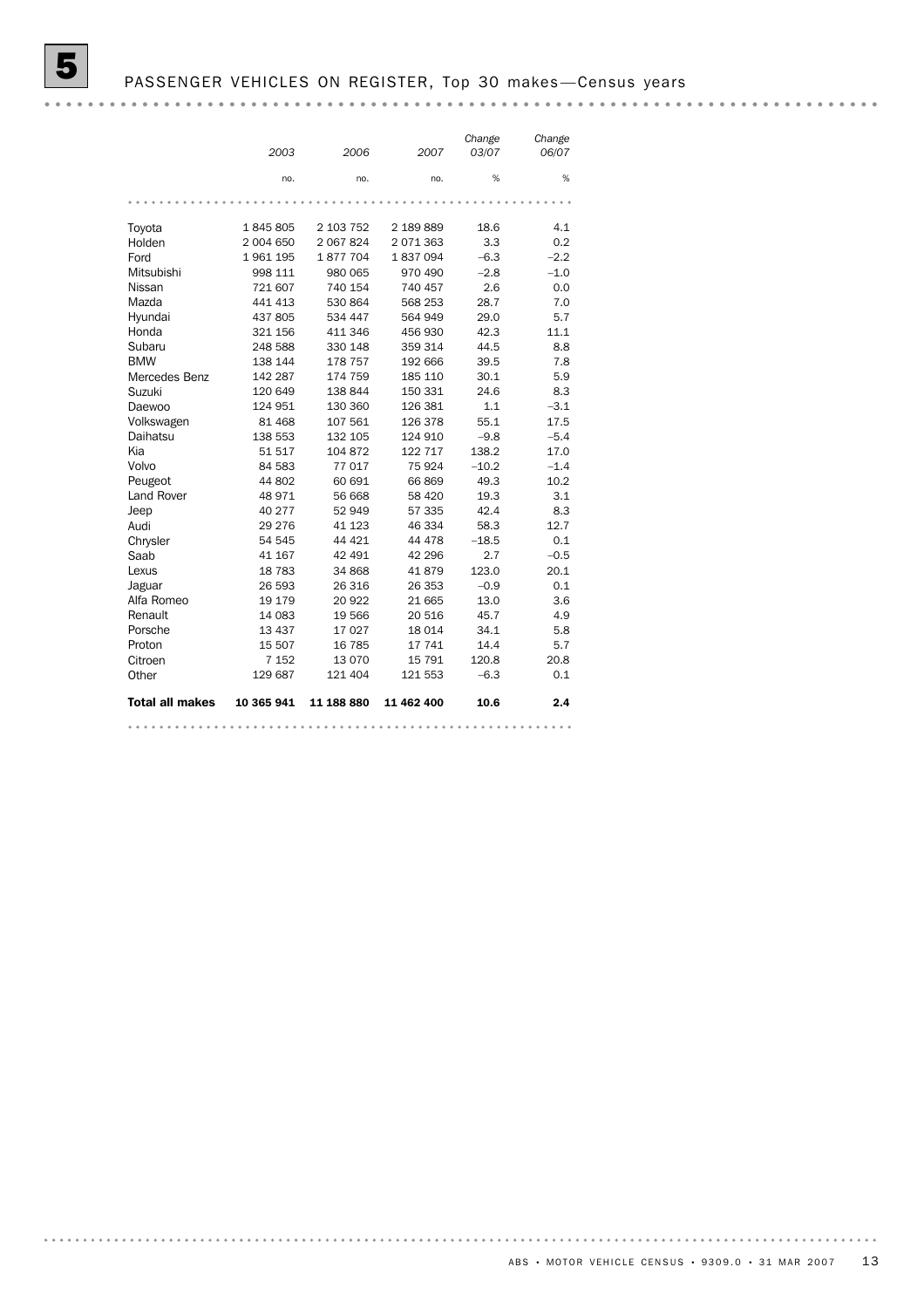|      | GVM (TONNES) |                                                                                       |                 |                             |        |         |
|------|--------------|---------------------------------------------------------------------------------------|-----------------|-----------------------------|--------|---------|
|      | 4.5 and      | under $4.5$ to $8$ to $12$ to $20$ than $20$ Total                                    |                 | Over Over 8 Over 12 Greater |        |         |
|      | no.          |                                                                                       |                 |                             | no.    | no.     |
|      |              |                                                                                       |                 |                             |        |         |
|      |              |                                                                                       | NEW SOUTH WALES |                             |        |         |
| 2003 |              | 29 116 22 340 21 969 15 136 16 378<br>2007 34 290 21 835 24 376 15 229 19 100 114 830 |                 |                             |        | 104 939 |
|      |              |                                                                                       |                 |                             |        |         |
|      |              |                                                                                       | VICTORIA        |                             |        |         |
|      |              | 2003 16 493 20 445 20 502 15 231 13 536 86 207                                        |                 |                             |        |         |
| 2007 |              | 21 100 18 892                                                                         |                 | 21 779 15 326 17 341        |        | 94 438  |
|      |              |                                                                                       | QUEENSLAND      |                             |        |         |
|      |              | 2003 18 026 12 861 14 482 14 230 12 135 71 734                                        |                 |                             |        |         |
| 2007 |              | 25 326    13 807    17 591    15 589    16 722    89 035                              |                 |                             |        |         |
|      |              |                                                                                       | SOUTH AUSTRALIA |                             |        |         |
| 2003 |              | 4 155 5 369 7 012 4 642                                                               |                 |                             | 4 444  | 25 622  |
|      |              | 2007 5225 5098 6714 4738 5174 26949                                                   |                 |                             |        |         |
|      |              |                                                                                       |                 | WESTERN AUSTRALIA           |        |         |
|      |              | 2003 7 431 9 296 9 412 10 281 8 739 45 159                                            |                 |                             |        |         |
| 2007 |              | 10 136  10 462  10 422  10 317  11 337                                                |                 |                             |        | 52 674  |
|      |              |                                                                                       | TASMANIA        |                             |        |         |
|      |              | 2003 2151 2443 1698 1442 1548 9282                                                    |                 |                             |        |         |
| 2007 |              | 2 472 2 453 1 882 1 562 2 020 10 389                                                  |                 |                             |        |         |
|      |              |                                                                                       |                 | NORTHERN TERRITORY          |        |         |
|      |              |                                                                                       |                 |                             |        |         |
|      |              | 2003 500 1 135 654 635 461 3 385<br>2007 633 1 166 790 680 582 3 851                  |                 |                             |        |         |
|      | .            | AUSTRALIAN CAPITAL TERRITORY                                                          |                 |                             |        |         |
|      |              | 2003 607 536 493 329 380 2 345<br>2007 635 443 494 300 452 2 324                      |                 |                             |        |         |
|      |              |                                                                                       |                 |                             |        |         |
|      |              |                                                                                       | AUSTRALIA       | .                           |        |         |
|      |              | 2003 78 479 74 425 76 222 61 926 57 621 348 673                                       |                 |                             |        |         |
| 2007 | 99 817       | 74 156                                                                                |                 | 84 048 63 741               | 72 728 | 394 490 |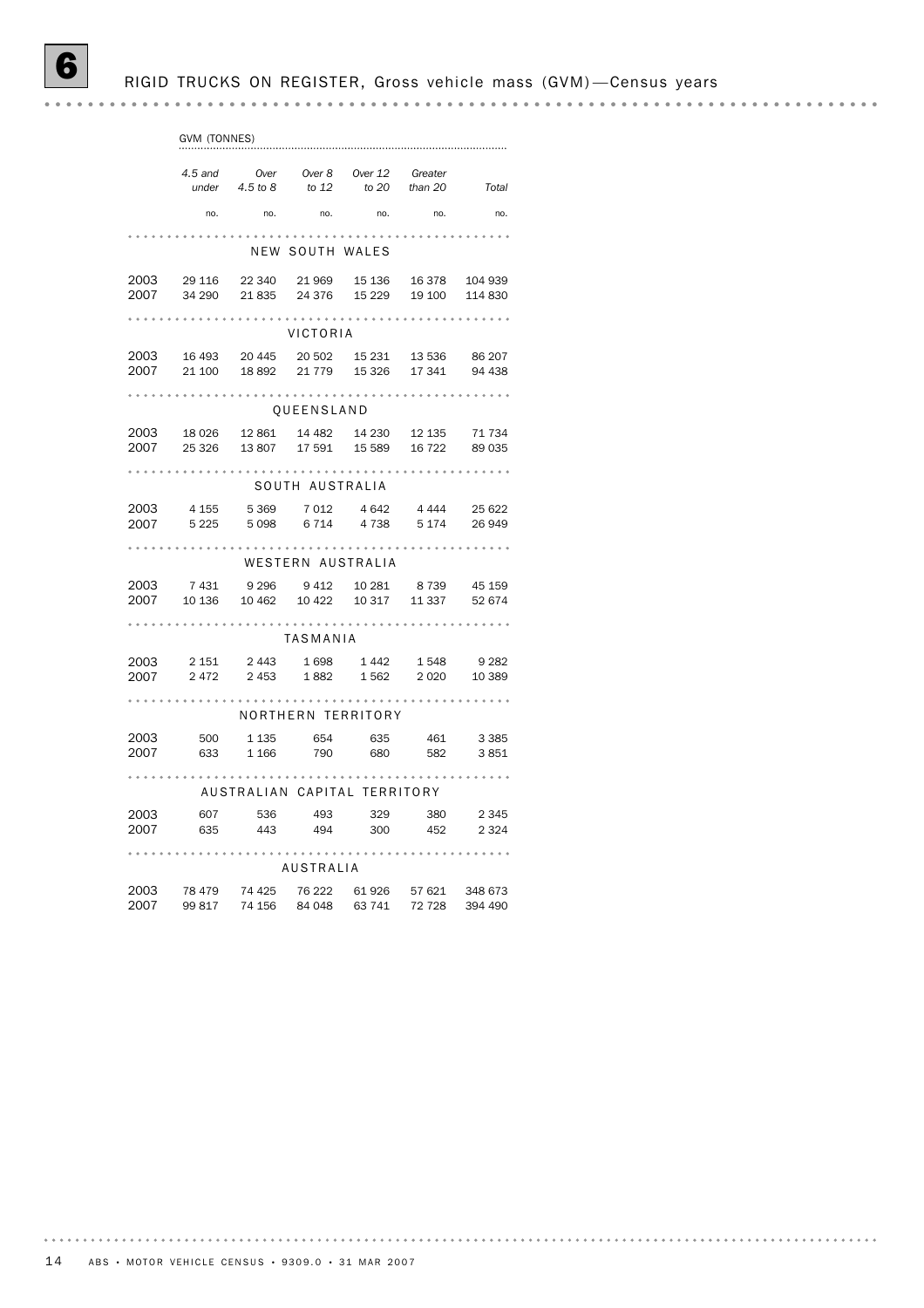ARTICULATED TRUCKS ON REGISTER, Gross combination mass (GCM)-Census years

|      |              | GCM (TONNES)                              |                              |                 |                            |         |
|------|--------------|-------------------------------------------|------------------------------|-----------------|----------------------------|---------|
|      | Over         |                                           |                              |                 | Over Greater               |         |
|      | 3 to         | Over<br>20 to                             | Over<br>40 to                | 60 to           |                            |         |
|      |              |                                           |                              |                 | than<br>60 100 100 Total   |         |
|      | 20           | 40                                        |                              |                 |                            |         |
|      |              | no. no. no. no. no. no.                   |                              |                 |                            | no.     |
|      |              |                                           |                              |                 |                            |         |
|      |              |                                           | NEW SOUTH WALES              |                 |                            |         |
|      |              | 2003 85 1807 7105 5367 402 14766          |                              |                 |                            |         |
| 2007 | 57           |                                           | 1 331 6 172 8 230 531 16 321 |                 |                            |         |
|      |              |                                           |                              |                 |                            |         |
|      |              |                                           | VICTORIA                     |                 |                            |         |
| 2003 |              | 457 4 035                                 |                              | 8 6 5 4 6 0 9 9 | 9                          | 19 254  |
|      |              |                                           |                              |                 |                            |         |
|      |              | 2007 380 3276 8464 10262 7                |                              |                 |                            | 22 3 89 |
|      |              |                                           | OUEENSLAND                   |                 |                            |         |
|      |              |                                           |                              |                 |                            |         |
|      |              | 2003 72 1635 5894 4807 1415 13823         |                              |                 |                            |         |
|      |              | 2007 62 1351 5453 7623 2245 16734         |                              |                 |                            |         |
|      |              |                                           |                              |                 |                            |         |
|      |              |                                           | SOUTH AUSTRALIA              |                 |                            |         |
| 2003 | 29           | 779                                       | 3 3 4 8                      | 1966            | 314                        | 6436    |
|      |              | 2007 30 575 3028 2425 388 6446            |                              |                 |                            |         |
|      |              |                                           |                              |                 |                            |         |
|      |              |                                           |                              |                 |                            |         |
|      |              |                                           | WESTERN AUSTRALIA            |                 |                            |         |
| 2003 |              | 88 1630 5787                              |                              | 117             | 31                         | 7653    |
|      |              | 2007 75 1294 8444 135 37 9985             |                              |                 |                            |         |
|      |              |                                           |                              |                 |                            |         |
|      |              |                                           | TASMANIA                     |                 |                            |         |
|      |              |                                           |                              |                 |                            |         |
| 2003 |              | 5 122                                     | 645                          | 608             | $\overline{\phantom{a}}$ 2 | 1 3 8 2 |
|      | 2007 1       |                                           | 88 523 877 2 1491            |                 |                            |         |
|      |              |                                           |                              |                 |                            |         |
|      |              |                                           | NORTHERN TERRITORY           |                 |                            |         |
| 2003 | $\mathbf{3}$ | 50                                        | 78                           | 133 433         |                            | 697     |
|      | 2007 5       |                                           | 41 125 165 496 832           |                 |                            |         |
|      |              |                                           |                              |                 |                            |         |
|      |              | AUSTRALIAN CAPITAL TERRITORY              |                              |                 |                            |         |
| 2003 |              |                                           |                              | 58              |                            |         |
|      | $\mathbf{3}$ | 22                                        | 167                          |                 |                            | 250     |
|      |              | 2007 1 18 111 94 1                        |                              |                 |                            | 225     |
|      |              |                                           |                              |                 |                            |         |
|      |              |                                           | AUSTRALIA                    |                 |                            |         |
| 2003 |              | 742 10 080                                | 31 678 19 155 2 606          |                 |                            | 64 261  |
|      |              | 2007 611 7 974 32 320 29 811 3 707 74 423 |                              |                 |                            |         |
|      |              |                                           |                              |                 |                            |         |
|      |              |                                           |                              |                 |                            |         |

— nil or rounded to zero (including null cells)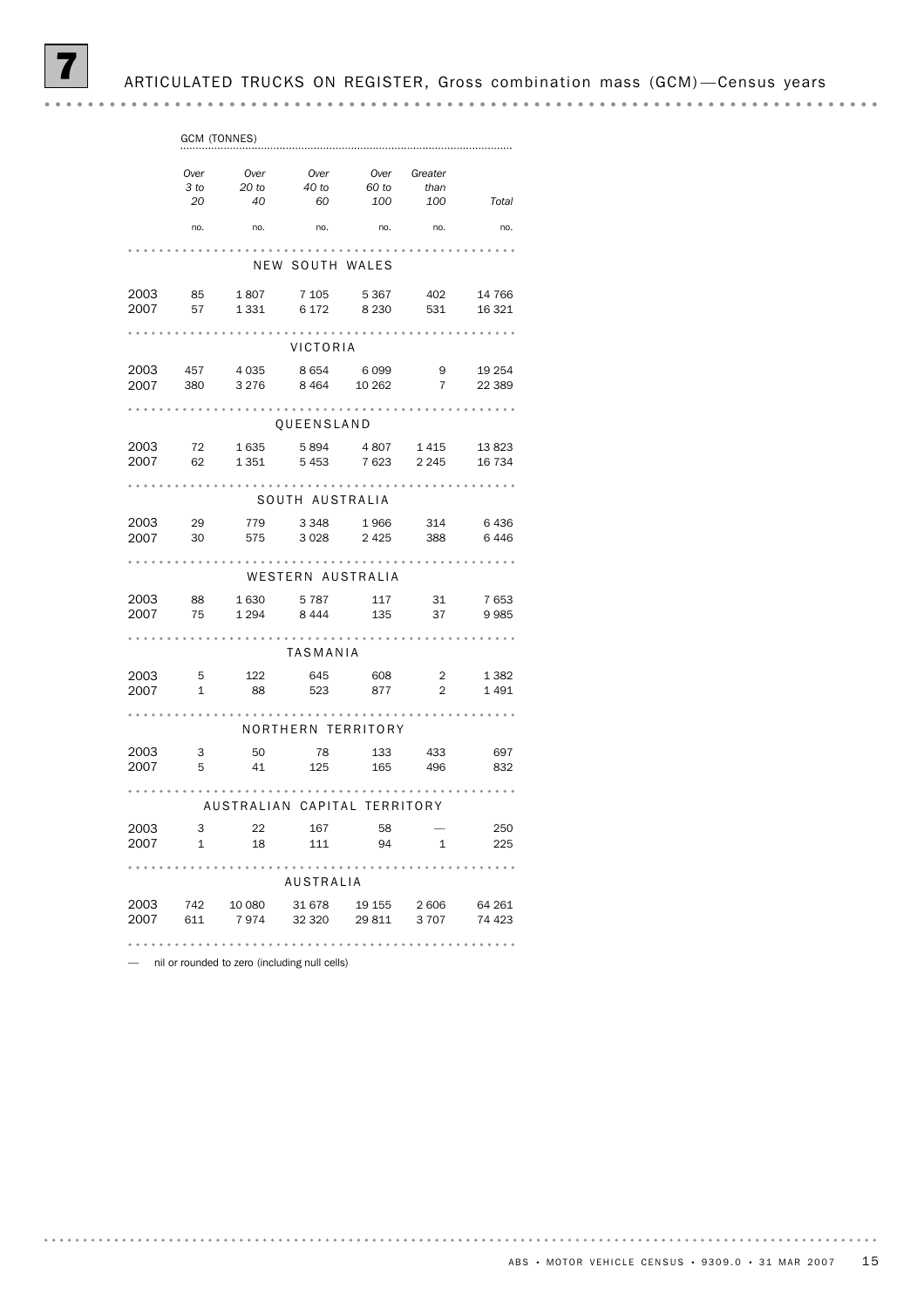## MOTOR VEHICLES ON REGISTER, Type of vehicle-Statistical division(a)

|                             |                    |            | LIGHT COMMERCIAL |            |                 |            |          |            |              |            |
|-----------------------------|--------------------|------------|------------------|------------|-----------------|------------|----------|------------|--------------|------------|
|                             | PASSENGER VEHICLES |            | <b>VEHICLES</b>  |            | TRUCKS(b)       |            | OTHER(c) |            | <b>TOTAL</b> |            |
|                             |                    | Proportion |                  | Proportion |                 | Proportion |          | Proportion |              | Proportion |
|                             | Count              | of SD      | Count            | of SD      | Count           | of SD      | Count    | of SD      | Count        | of SD      |
| Statistical division        | no.                | %          | no.              | %          | no.             | %          | no.      | %          | no.          | %          |
|                             |                    |            |                  |            |                 |            |          |            |              |            |
|                             |                    |            |                  |            | NEW SOUTH WALES |            |          |            |              |            |
| Sydney                      | 2 153 250          | 84.3       | 258 144          | 10.1       | 64 447          | 2.5        | 79 519   | 3.1        | 2 555 360    | 100.0      |
| Hunter                      | 322 093            | 77.8       | 60 300           | 14.6       | 11 955          | 2.9        | 19 615   | 4.7        | 413 963      | 100.0      |
| Illawarra                   | 212 734            | 79.1       | 36 901           | 13.7       | 6979            | 2.6        | 12 2 8 6 | 4.6        | 268 900      | 100.0      |
| Richmond-Tweed              | 112 757            | 76.3       | 24 4 20          | 16.5       | 4 3 7 5         | 3.0        | 6 2 5 3  | 4.2        | 147 805      | 100.0      |
| Mid-North Coast             | 151 986            | 75.6       | 33 043           | 16.4       | 6 1 9 4         | 3.1        | 9871     | 4.9        | 201 094      | 100.0      |
| Northern                    | 80 121             | 63.8       | 32 748           | 26.1       | 7 4 0 9         | 5.9        | 5376     | 4.3        | 125 654      | 100.0      |
| North Western               | 50 662             | 61.6       | 22971            | 27.9       | 5 1 6 4         | 6.3        | 3 4 3 6  | 4.2        | 82 233       | 100.0      |
| <b>Central West</b>         | 85 574             | 64.8       | 33 2 27          | 25.2       | 7 0 8 4         | 5.4        | 6 1 2 1  | 4.6        | 132 006      | 100.0      |
| South Eastern               | 105 140            | 68.1       | 35 005           | 22.7       | 6672            | 4.3        | 7580     | 4.9        | 154 397      | 100.0      |
| Murrumbidgee                | 72 374             | 65.1       | 26 955           | 24.3       | 6673            | 6.0        | 5 1 4 5  | 4.6        | 111 147      | 100.0      |
| Murray                      | 49 976             | 69.1       | 16 513           | 22.8       | 2818            | 3.9        | 2970     | 4.1        | 72 277       | 100.0      |
| Far West                    | 10 4 86            | 70.1       | 3 2 3 3          | 21.6       | 422             | 2.8        | 814      | 5.4        | 14 9 55      | 100.0      |
| Out of state/unspecified(d) | 57 097             | 70.1       | 15 960           | 19.6       | 4577            | 5.6        | 3812     | 4.7        | 81 446       | 100.0      |
| Total                       | 3 464 250          | 79.4       | 599 420          | 13.7       | 134 769         | 3.1        | 162 798  | 3.7        | 4 361 237    | 100.0      |
|                             |                    |            |                  | VICTORIA   |                 |            |          |            |              |            |
|                             |                    |            |                  |            |                 |            |          |            |              |            |
| Melbourne                   | 2 2 1 7 1 4 6      | 84.2       | 258 016          | 9.8        | 64 417          | 2.4        | 92 390   | 3.5        | 2 631 969    | 100.0      |
| Barwon                      | 160 395            | 77.6       | 31 037           | 15.0       | 6880            | 3.3        | 8 4 9 8  | 4.1        | 206 810      | 100.0      |
| Western District            | 58 7 9 2           | 67.0       | 20 005           | 22.8       | 4977            | 5.7        | 4 0 2 4  | 4.6        | 87 798       | 100.0      |
| Central Highlands           | 86 665             | 72.6       | 22 306           | 18.7       | 5 1 9 7         | 4.4        | 5 2 5 6  | 4.4        | 119 424      | 100.0      |
| Wimmera                     | 27891              | 61.3       | 11 661           | 25.6       | 4 0 5 5         | 8.9        | 1861     | 4.1        | 45 4 68      | 100.0      |
| Mallee                      | 49 700             | 62.3       | 21 1 29          | 26.5       | 5 5 2 7         | 6.9        | 3 4 6 7  | 4.3        | 79823        | 100.0      |
| Loddon                      | 103 997            | 71.3       | 28 5 25          | 19.6       | 6 4 0 6         | 4.4        | 6908     | 4.7        | 145 836      | 100.0      |
| Goulburn                    | 117 334            | 66.9       | 39 069           | 22.3       | 9 3 6 2         | 5.3        | 9563     | 5.5        | 175 328      | 100.0      |
| Ovens-Murray                | 58 221             | 68.2       | 17925            | 21.0       | 4 2 1 2         | 4.9        | 4 9 6 1  | 5.8        | 85 319       | 100.0      |
| East Gippsland              | 48 543             | 67.8       | 15 589           | 21.8       | 3 1 8 3         | 4.4        | 4 2 5 8  | 5.9        | 71573        | 100.0      |
| Gippsland                   | 101 840            | 72.4       | 25 697           | 18.3       | 5 2 1 6         | 3.7        | 7939     | 5.6        | 140 692      | 100.0      |
| Out of state/unspecified(d) | 18 700             | 66.7       | 4690             | 16.7       | 3 3 9 6         | 12.1       | 1 2 3 6  | 4.4        | 28 0 22      | 100.0      |
| Total                       | 3 049 224          | 79.9       | 495 649          | 13.0       | 122 828         | 3.2        | 150 361  | 3.9        | 3818062      | 100.0      |
|                             |                    |            |                  |            |                 |            |          |            |              |            |
|                             |                    |            |                  | QUEENSLAND |                 |            |          |            |              |            |
| Brisbane                    | 1 072 402          | 77.9       | 201823           | 14.7       | 42 813          | 3.1        | 59 463   | 4.3        | 1 376 501    | 100.0      |
| Moreton                     | 481 577            | 76.6       | 98 362           | 15.7       | 17 528          | 2.8        | 30 972   | 4.9        | 628 439      | 100.0      |
| Wide Bay-Burnett            | 134 025            | 68.2       | 42 279           | 21.5       | 8 1 5 0         | 4.1        | 12 137   | 6.2        | 196 591      | 100.0      |
| Darling Downs               | 112 237            | 64.5       | 42 049           | 24.2       | 11 687          | 6.7        | 8 0 0 8  | 4.6        | 173 981      | 100.0      |
| South West                  | 10 460             | 48.6       | 8 1 4 6          | 37.9       | 2 177           | 10.1       | 724      | 3.4        | 21 507       | 100.0      |
| Fitzroy                     | 94 088             | 64.9       | 35 4 42          | 24.5       | 6906            | 4.8        | 8518     | 5.9        | 144 954      | 100.0      |
| <b>Central West</b>         | 4 3 0 5            | 45.4       | 3 7 1 8          | 39.2       | 1 0 6 6         | 11.2       | 389      | 4.1        | 9478         | 100.0      |
| Mackay                      | 74 677             | 62.3       | 32 097           | 26.8       | 5 5 5 2         | 4.6        | 7 4 6 1  | 6.2        | 119 787      | 100.0      |
| Northern                    | 98 927             | 66.1       | 35 274           | 23.6       | 5851            | 3.9        | 9686     | 6.5        | 149 738      | 100.0      |
| Far North                   | 108 879            | 65.4       | 40 0 21          | 24.0       | 6 3 2 2         | 3.8        | 11 370   | 6.8        | 166 592      | 100.0      |
| North West                  | 11 692             | 54.8       | 6 7 0 3          | 31.4       | 1550            | 7.3        | 1379     | 6.5        | 21 3 24      | 100.0      |
| Out of state/unspecified(d) | 17 299             | 70.5       | 4539             | 18.5       | 745             | 3.0        | 1942     | 7.9        | 24 5 25      | 100.0      |
| <b>Total</b>                | 2 2 2 0 5 6 8      | 73.2       | 550 453          | 18.1       | 110 347         | 3.6        | 152 049  | 5.0        | 3 033 417    | 100.0      |
|                             |                    |            |                  |            |                 |            |          |            |              | .          |

(a) Data at the statistical division level was concorded from information based on the (d) Vehicles with a postcode of owner in a state/territory other than in which their postcode of owner. See Statistical Geography section of the Explanatory Notes for information on statistical division and concordances.

(b) Includes articulated, rigid and non-freight carrying trucks.

vehicle was registered are included in the category Out of state/unspecified. Also included in this category are the postcodes of owners which could not be allocated to a statistical division.

(c) Includes campervans, buses and motorcycles.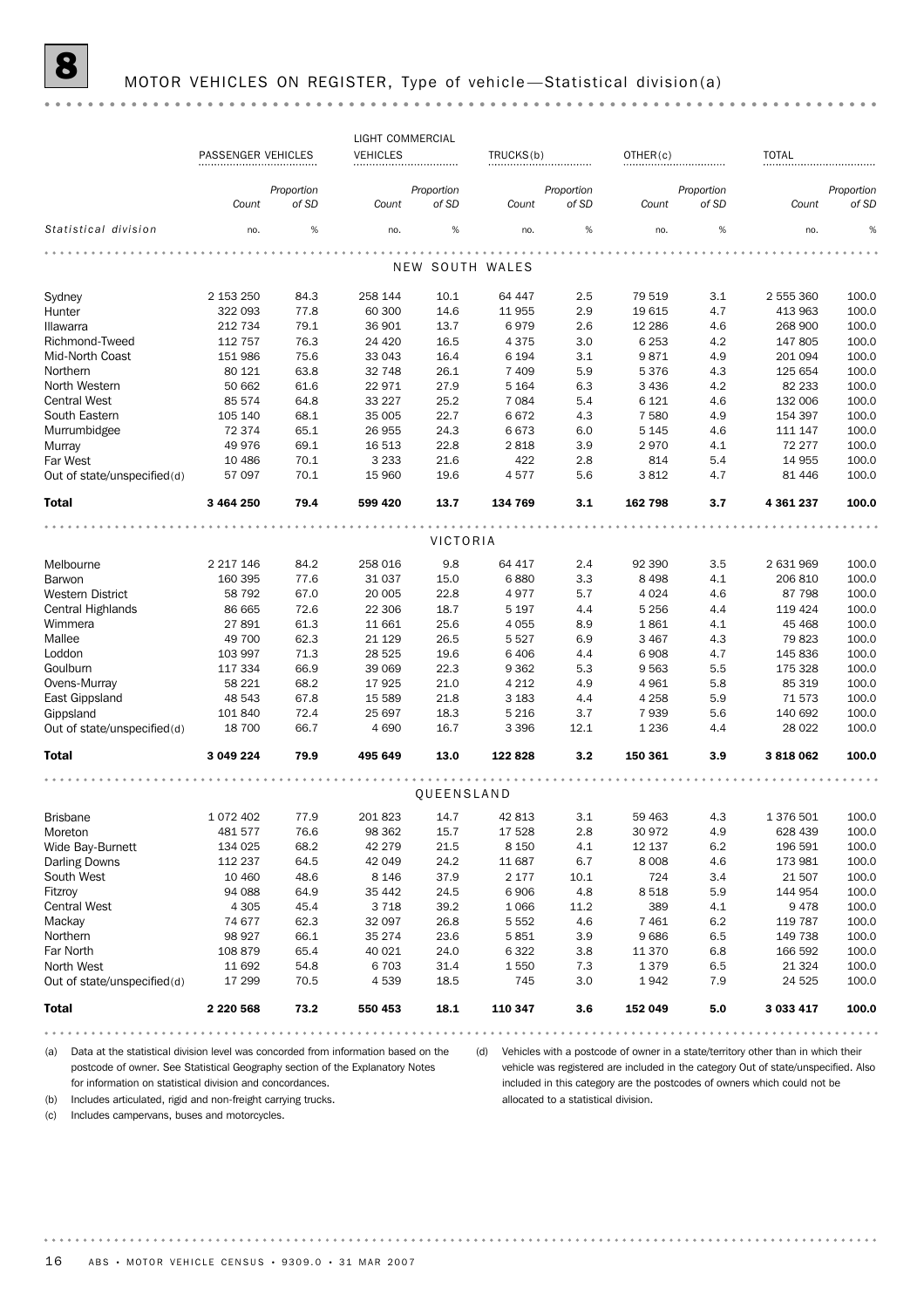|              |                                                                                    |                    |                     | LIGHT COMMERCIAL             |                     |                    |                                      |                    |                     |                                                                                      |                     |
|--------------|------------------------------------------------------------------------------------|--------------------|---------------------|------------------------------|---------------------|--------------------|--------------------------------------|--------------------|---------------------|--------------------------------------------------------------------------------------|---------------------|
|              |                                                                                    | PASSENGER VEHICLES |                     | <b>VEHICLES</b>              |                     | TRUCKS(b)          |                                      | OTHER(c)           |                     | <b>TOTAL</b>                                                                         |                     |
|              |                                                                                    |                    |                     |                              |                     |                    |                                      |                    |                     |                                                                                      |                     |
|              |                                                                                    | Count              | Proportion<br>of SD | Count                        | Proportion<br>of SD | Count              | Proportion<br>of SD                  | Count              | Proportion<br>of SD | Count                                                                                | Proportion<br>of SD |
|              | Statistical division                                                               | no.                | $\%$                | no.                          | $\%$                | no.                | $\%$                                 | no.                | $\%$                | no.                                                                                  | %                   |
|              |                                                                                    |                    |                     |                              | SOUTH AUSTRALIA     |                    |                                      |                    |                     |                                                                                      |                     |
|              |                                                                                    |                    |                     |                              |                     |                    |                                      |                    |                     |                                                                                      |                     |
| Adelaide     |                                                                                    | 681 810            | 84.9                | 74 588                       | 9.3                 | 18 3 93            | 2.3                                  | 28 648             | 3.6                 | 803 439                                                                              | 100.0               |
|              | <b>Outer Adelaide</b>                                                              | 77 397<br>27 186   | 73.8<br>65.9        | 18 4 63<br>9524              | 17.6                | 4 2 7 8<br>2 4 0 7 | 4.1<br>5.8                           | 4775               | 4.6<br>5.2          | 104 913                                                                              | 100.0<br>100.0      |
|              | Yorke and Lower North<br>Murray Lands                                              | 39 930             | 68.9                | 12 4 45                      | 23.1<br>21.5        | 2852               | 4.9                                  | 2 1 6 4<br>2 7 0 2 | 4.7                 | 41 281<br>57929                                                                      | 100.0               |
|              | South East                                                                         | 35 565             | 65.1                | 13 5 97                      | 24.9                | 3 0 1 9            | 5.5                                  | 2 4 7 9            | 4.5                 | 54 660                                                                               | 100.0               |
| Eyre         |                                                                                    | 17989              | 63.3                | 7681                         | 27.0                | 1416               | 5.0                                  | 1 3 5 1            | 4.8                 | 28 437                                                                               | 100.0               |
| Northern     |                                                                                    | 39 9 21            | 70.6                | 11 209                       | 19.8                | 2 2 3 5            | 4.0                                  | 3 2 0 2            | 5.7                 | 56 567                                                                               | 100.0               |
|              | Out of state/unspecified(d)                                                        | 7 5 1 5            | 77.2                | 1413                         | 14.5                | 522                | 5.4                                  | 285                | 2.9                 | 9 7 3 5                                                                              | 100.0               |
| <b>Total</b> |                                                                                    | 927 313            | 80.2                | 148 920                      | 12.9                | 35 122             | 3.0                                  | 45 606             | 3.9                 | 1 156 961                                                                            | 100.0               |
|              |                                                                                    |                    |                     |                              |                     | WESTERN AUSTRALIA  |                                      |                    |                     |                                                                                      |                     |
|              |                                                                                    |                    |                     |                              |                     |                    |                                      |                    |                     |                                                                                      |                     |
| Perth        |                                                                                    | 962 389            | 79.3                | 159 015                      | 13.1                | 34 723             | 2.9                                  | 58 038             | 4.8                 | 1 214 165                                                                            | 100.0               |
|              | South West                                                                         | 131 276            | 70.2                | 37 047                       | 19.8                | 7 4 5 0            | 4.0                                  | 11 263             | 6.0                 | 187 036                                                                              | 100.0               |
|              | Lower Great Southern<br><b>Upper Great Southern</b>                                | 31 334<br>10 4 61  | 62.0<br>50.9        | 12 4 19<br>5988              | 24.6                | 3830               | 7.6<br>15.7                          | 2965<br>883        | 5.9                 | 50 548                                                                               | 100.0<br>100.0      |
| Midlands     |                                                                                    | 28 5 89            | 54.0                | 14 636                       | 29.1<br>27.7        | 3 2 1 8<br>6809    | 12.9                                 | 2889               | 4.3<br>5.5          | 20 550<br>52 923                                                                     | 100.0               |
|              | South Eastern                                                                      | 25 946             | 59.2                | 11 682                       | 26.7                | 3 2 1 1            | 7.3                                  | 2992               | 6.8                 | 43 831                                                                               | 100.0               |
| Central      |                                                                                    | 30 318             | 59.6                | 13 4 26                      | 26.4                | 3826               | 7.5                                  | 3 2 9 4            | 6.5                 | 50 864                                                                               | 100.0               |
| Pilbara      |                                                                                    | 18 862             | 63.0                | 6902                         | 23.0                | 1674               | 5.6                                  | 2 5 1 3            | 8.4                 | 29 951                                                                               | 100.0               |
|              | Kimberley                                                                          | 10 181             | 56.9                | 4 8 0 7                      | 26.9                | 1048               | 5.9                                  | 1860               | 10.4                | 17896                                                                                | 100.0               |
|              | Out of state/unspecified(d)                                                        | 5070               | 58.1                | 2 4 0 8                      | 27.6                | 876                | 10.0                                 | 377                | 4.3                 | 8 7 3 1                                                                              | 100.0               |
| <b>Total</b> |                                                                                    | 1 254 4 26         | 74.8                | 268 330                      | 16.0                | 66 665             | 4.0                                  | 87 074             | 5.2                 | 1676495                                                                              | 100.0               |
|              |                                                                                    |                    |                     |                              |                     |                    |                                      |                    |                     |                                                                                      |                     |
|              |                                                                                    |                    |                     |                              | TASMANIA            |                    |                                      |                    |                     |                                                                                      |                     |
|              | Greater Hobart                                                                     | 124 495            | 76.0                | 28 15 6                      | 17.2                | 4759               | 2.9                                  | 6337               | 3.9                 | 163 747                                                                              | 100.0               |
| Southern     |                                                                                    | 13 3 7 2           | 63.8                | 5 7 3 4                      | 27.4                | 927                | 4.4                                  | 910                | 4.3                 | 20 943                                                                               | 100.0               |
| Northern     |                                                                                    | 77 456             | 70.7                | 22 845                       | 20.9                | 3839               | 3.5                                  | 5426               | 5.0                 | 109 566                                                                              | 100.0               |
|              | Mersey-Lyell                                                                       | 58 313             | 68.7                | 18870                        | 22.2                | 3 1 9 9            | 3.8                                  | 4 4 5 1            | 5.2                 | 84 833                                                                               | 100.0               |
|              | Out of state/unspecified(d)                                                        | 1 5 1 0            | 70.7                | 447                          | 20.9                | 132                | 6.2                                  | 48                 | $2.2\,$             | 2 1 3 7                                                                              | 100.0               |
| <b>Total</b> |                                                                                    | 275 146            | 72.2                | 76 052                       | 19.9                | 12856              | 3.4                                  | 17 172             | 4.5                 | 381 226                                                                              | 100.0               |
|              |                                                                                    |                    |                     |                              |                     | NORTHERN TERRITORY |                                      |                    |                     |                                                                                      |                     |
|              |                                                                                    |                    |                     |                              |                     |                    |                                      |                    |                     |                                                                                      |                     |
| Darwin       | Northern Territory - Bal                                                           | 53 291<br>22 203   | 66.8<br>58.5        | 19 2 27<br>10 575            | 24.1<br>27.8        | 2880<br>2 0 0 3    | 3.6<br>5.3                           | 4 4 1 8<br>3 1 9 9 | 5.5<br>8.4          | 79816<br>37 980                                                                      | 100.0<br>100.0      |
|              | Out of state/unspecified(d)                                                        | 124                | 32.5                | 158                          | 41.4                | 75                 | 19.6                                 | 25                 | 6.5                 | 382                                                                                  | 100.0               |
|              |                                                                                    |                    |                     |                              |                     |                    |                                      |                    |                     |                                                                                      |                     |
| <b>Total</b> |                                                                                    | 75 618             | 64.0                | 29 960                       | 25.4                | 4958               | 4.2                                  | 7642               | 6.5                 | 118 178                                                                              | 100.0               |
|              |                                                                                    |                    |                     | AUSTRALIAN CAPITAL TERRITORY |                     |                    |                                      |                    |                     |                                                                                      |                     |
| Canberra     |                                                                                    | 192 624            | 85.8                | 19858                        | 8.8                 | 2 1 9 7            | 1.0                                  | 9 7 6 7            | 4.4                 | 224 446                                                                              | 100.0               |
|              | Out of state/unspecified(d)                                                        | 3 2 3 1            | 66.0                | 917                          | 18.7                | 440                | 9.0                                  | 311                | 6.3                 | 4899                                                                                 | 100.0               |
| <b>Total</b> |                                                                                    | 195 855            | 85.4                | 20 775                       | 9.1                 | 2637               | 1.1                                  | 10 078             | 4.4                 | 229 345                                                                              | 100.0               |
|              |                                                                                    |                    |                     | .                            |                     |                    | .                                    |                    |                     |                                                                                      |                     |
|              |                                                                                    |                    |                     |                              | <b>AUSTRALIA</b>    |                    |                                      |                    |                     |                                                                                      |                     |
| Total        |                                                                                    | 11 462 400         | 77.6                | 2 189 559                    | 14.8                | 490 182            | 3.3                                  | 632 780            | 4.3                 | 14 774 921                                                                           | 100.0               |
|              |                                                                                    |                    |                     |                              | .                   |                    |                                      |                    |                     |                                                                                      |                     |
| (a)          | Data at the statistical division level was concorded from information based on the |                    |                     |                              |                     |                    |                                      |                    |                     | (d) Vehicles with a postcode of owner in a state/territory other than in which their |                     |
|              | postcode of owner. See Statistical Geography section of the Explanatory Notes      |                    |                     |                              |                     |                    |                                      |                    |                     | vehicle was registered are included in the category Out of state/unspecified. Also   |                     |
|              | for information on statistical division and concordances.                          |                    |                     |                              |                     |                    |                                      |                    |                     | included in this category are the postcodes of owners which could not be             |                     |
| (b)          | Includes articulated, rigid and non-freight carrying trucks.                       |                    |                     |                              |                     |                    | allocated to a statistical division. |                    |                     |                                                                                      |                     |
| (c)          | Includes campervans, buses and motorcycles.                                        |                    |                     |                              |                     |                    |                                      |                    |                     |                                                                                      |                     |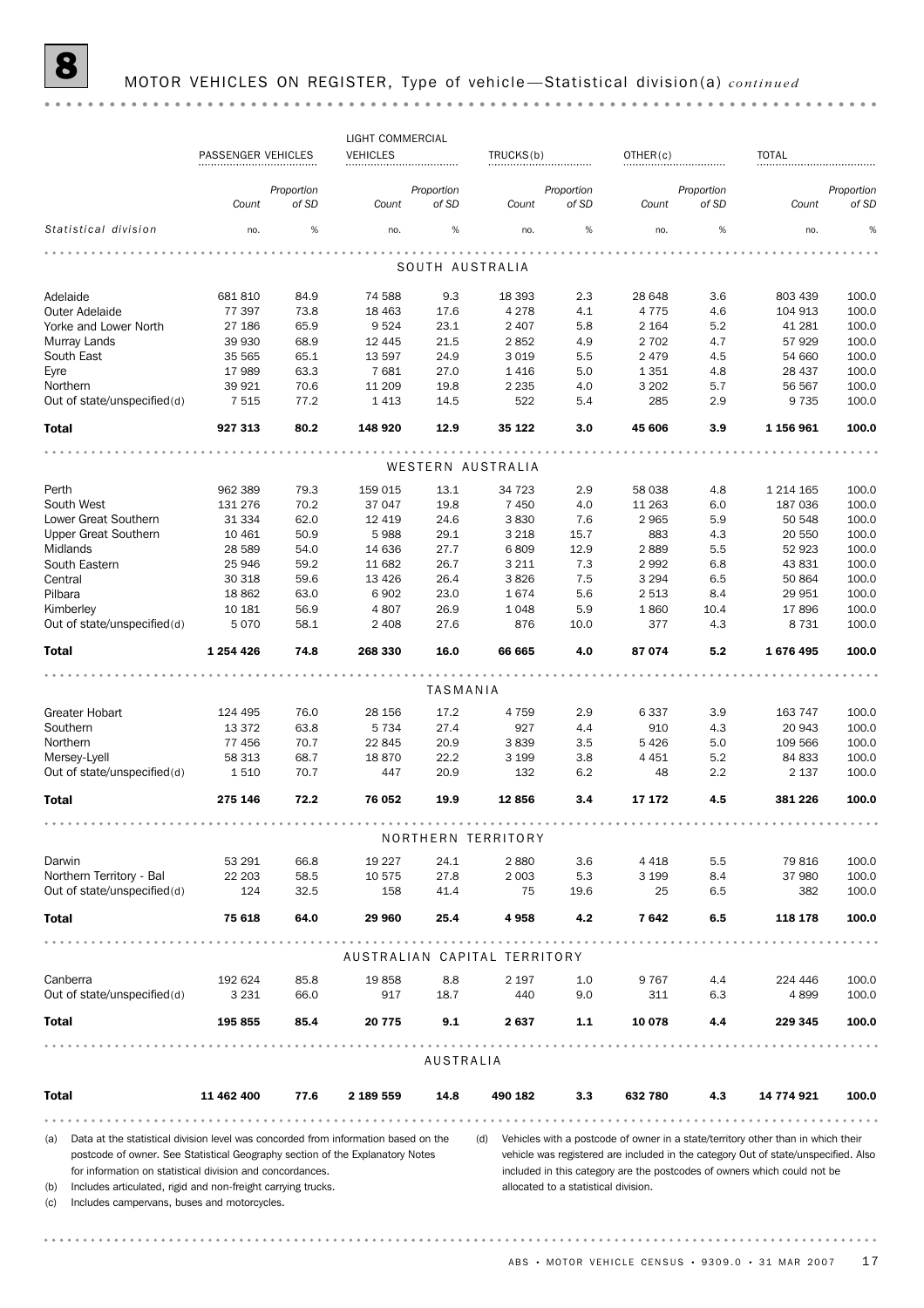## MOTOR VEHICLES ON REGISTER, Type of fuel(a) - Statistical division(b)

|                             |               |            |                 |            |                 |            | LPG/DUAL      |            |              |            |
|-----------------------------|---------------|------------|-----------------|------------|-----------------|------------|---------------|------------|--------------|------------|
|                             | PETROL LEADED |            | PETROL UNLEADED |            | <b>DIESEL</b>   |            | FUEL/OTHER(c) |            | <b>TOTAL</b> |            |
|                             |               |            |                 |            |                 |            |               |            |              |            |
|                             |               | Proportion |                 | Proportion |                 | Proportion |               | Proportion |              | Proportion |
|                             | Count         | of SD      | Count           | of SD      | Count           | of SD      | Count         | of SD      | Count        | of SD      |
| Statistical division        | no.           | %          | no.             | %          | no.             | %          | no.           | $\%$       | no.          |            |
|                             |               |            |                 |            |                 |            |               |            |              |            |
|                             |               |            |                 |            | NEW SOUTH WALES |            |               |            |              |            |
| Sydney                      | 106 392       | 4.2        | 2 2 5 1 3 3 5   | 88.1       | 157 311         | 6.2        | 40 322        | 1.6        | 2 555 360    | 100.0      |
| Hunter                      | 22 891        | 5.5        | 336 809         | 81.4       | 47 451          | 11.5       | 6812          | 1.6        | 413 963      | 100.0      |
| Illawarra                   | 15 4 60       | 5.7        | 224 938         | 83.7       | 23 000          | 8.6        | 5 5 0 2       | 2.0        | 268 900      | 100.0      |
| Richmond-Tweed              | 11 292        | 7.6        | 114 388         | 77.4       | 20 220          | 13.7       | 1905          | 1.3        | 147 805      | 100.0      |
| Mid-North Coast             | 15 0 58       | 7.5        | 153 924         | 76.5       | 29 371          | 14.6       | 2 7 4 1       | 1.4        | 201 094      | 100.0      |
| Northern                    | 11 636        | 9.3        | 82 868          | 65.9       | 29 9 25         | 23.8       | 1 2 2 5       | 1.0        | 125 654      | 100.0      |
| North Western               | 6708          | 8.2        | 54 600          | 66.4       | 20 092          | 24.4       | 833           | 1.0        | 82 233       | 100.0      |
| <b>Central West</b>         | 11 645        | 8.8        | 93 004          | 70.5       | 25 509          | 19.3       | 1848          | 1.4        | 132 006      | 100.0      |
| South Eastern               | 12 183        | 7.9        | 112 427         | 72.8       | 25 899          | 16.8       | 3888          | 2.5        | 154 397      | 100.0      |
| Murrumbidgee                | 9 4 4 0       | 8.5        | 76 417          | 68.8       | 23 091          | 20.8       | 2 1 9 9       | 2.0        | 111 147      | 100.0      |
| Murray                      | 5992          | 8.3        | 50 556          | 69.9       | 13 4 19         | 18.6       | 2 3 1 0       | 3.2        | 72 277       | 100.0      |
| Far West                    | 1476          | 9.9        | 10 805          | 72.3       | 2 4 0 9         | 16.1       | 265           | 1.8        | 14 955       | 100.0      |
| Out of state/unspecified(d) | 1 1 5 7       | 1.4        | 64 019          | 78.6       | 12 667          | 15.6       | 3 603         | 4.4        | 81 44 6      | 100.0      |
| <b>Total</b>                | 231 330       | 5.3        | 3626090         | 83.1       | 430 364         | 9.9        | 73 453        | 1.7        | 4 361 237    | 100.0      |
|                             |               |            |                 |            |                 |            |               |            |              |            |
|                             |               |            |                 | VICTORIA   |                 |            |               |            |              |            |
| Melbourne                   | 177 315       | 6.7        | 2 167 206       | 82.3       | 164 326         | 6.2        | 123 122       | 4.7        | 2 631 969    | 100.0      |
| Barwon                      | 19 655        | 9.5        | 157 428         | 76.1       | 18 3 30         | 8.9        | 11 397        | 5.5        | 206 810      | 100.0      |
| Western District            | 9373          | 10.7       | 59 539          | 67.8       | 14 707          | 16.8       | 4 1 7 9       | 4.8        | 87 798       | 100.0      |
| Central Highlands           | 13 5 65       | 11.4       | 85 057          | 71.2       | 13 584          | 11.4       | 7 2 1 8       | 6.0        | 119 424      | 100.0      |
| Wimmera                     | 7071          | 15.6       | 27 448          | 60.4       | 8 9 0 8         | 19.6       | 2 0 4 1       | 4.5        | 45 4 68      | 100.0      |
| Mallee                      | 10 349        | 13.0       | 51 494          | 64.5       | 15 4 53         | 19.4       | 2 5 2 7       | 3.2        | 79 823       | 100.0      |
| Loddon                      | 19 201        | 13.2       | 100 471         | 68.9       | 16 519          | 11.3       | 9645          | 6.6        | 145 836      | 100.0      |
| Goulburn                    | 21 7 8 5      | 12.4       | 115 904         | 66.1       | 28 150          | 16.1       | 9 4 8 9       | 5.4        | 175 328      | 100.0      |
| Ovens-Murray                | 10 305        | 12.1       | 57 258          | 67.1       | 14 5 25         | 17.0       | 3 2 3 1       | 3.8        | 85 319       | 100.0      |
| East Gippsland              | 7909          | 11.1       | 46 727          | 65.3       | 12 606          | 17.6       | 4 3 3 1       | 6.1        | 71 573       | 100.0      |
| Gippsland                   | 13948         | 9.9        | 97 474          | 69.3       | 18835           | 13.4       | 10 4 35       | 7.4        | 140 692      | 100.0      |
| Out of state/unspecified(d) | 1528          | 5.5        | 19 7 79         | 70.6       | 5 6 9 7         | 20.3       | 1018          | 3.6        | 28 0 22      | 100.0      |
| <b>Total</b>                | 312 004       | 8.2        | 2985785         | 78.2       | 331 640         | 8.7        | 188 633       | 4.9        | 3818062      | 100.0      |
|                             |               |            |                 |            |                 |            |               |            |              |            |
|                             |               |            |                 | QUEENSLAND |                 |            |               |            |              |            |
| <b>Brisbane</b>             | 86 527        | 6.3        | 1 1 2 1 7 4 2   | 81.5       | 145 417         | 10.6       | 22 815        | 1.7        | 1 376 501    | 100.0      |
| Moreton                     | 42 945        | 6.8        | 505 111         | 80.4       | 68 973          | 11.0       | 11 410        | 1.8        | 628 439      | 100.0      |
| Wide Bay-Burnett            | 20 417        | 10.4       | 134 614         | 68.5       | 37 900          | 19.3       | 3 6 6 0       | 1.9        | 196 591      | 100.0      |
| <b>Darling Downs</b>        | 18 109        | 10.4       | 117 410         | 67.5       | 36 402          | 20.9       | 2 0 6 0       | $1.2\,$    | 173 981      | 100.0      |
| South West                  | 1680          | 7.8        | 10 467          | 48.7       | 9 2 4 0         | 43.0       | 120           | 0.6        | 21 507       | 100.0      |
| Fitzroy                     | 11 130        | 7.7        | 100 103         | 69.1       | 32 086          | 22.1       | 1635          | 1.1        | 144 954      | 100.0      |
| <b>Central West</b>         | 720           | 7.6        | 4 4 3 5         | 46.8       | 4 2 5 9         | 44.9       | 64            | 0.7        | 9478         | 100.0      |
| Mackay                      | 7772          | 6.5        | 83 487          | 69.7       | 27 461          | 22.9       | 1 0 6 7       | 0.9        | 119 787      | 100.0      |
| Northern                    | 10 576        | 7.1        | 108 548         | 72.5       | 29 053          | 19.4       | 1561          | 1.0        | 149 738      | 100.0      |
| Far North                   | 10895         | 6.5        | 116 365         | 69.9       | 37 721          | 22.6       | 1611          | 1.0        | 166 592      | 100.0      |
| North West                  | 1437          | 6.7        | 11975           | 56.2       | 7 7 3 5         | 36.3       | 177           | 0.8        | 21 3 24      | 100.0      |
| Out of state/unspecified(d) | 1 1 8 7       | 4.8        | 18 4 83         | 75.4       | 4518            | 18.4       | 337           | 1.4        | 24 5 25      | 100.0      |
| <b>Total</b>                | 213 395       | 7.0        | 2 332 740       | 76.9       | 440 765         | 14.5       | 46 517        | $1.5\,$    | 3 033 417    | 100.0      |

(a) Relates to the type of fuel the vehicle was registered as using.

(b) Data at the statistical division level was concorded from information based on the postcode of owner. See Statistical Geography section of the Explanatory Notes for information on statistical division and concordances.

(c) The Other component of LPG/Dual fuel/Other is 0.69% for total motor vehicles.

(d) Vehicles with a postcode of owner in a state/territory other than in which their vehicle was registered are included in the category Out of state/unspecified. Also included in this category are the postcodes of owners which could not be allocated to a statistical division.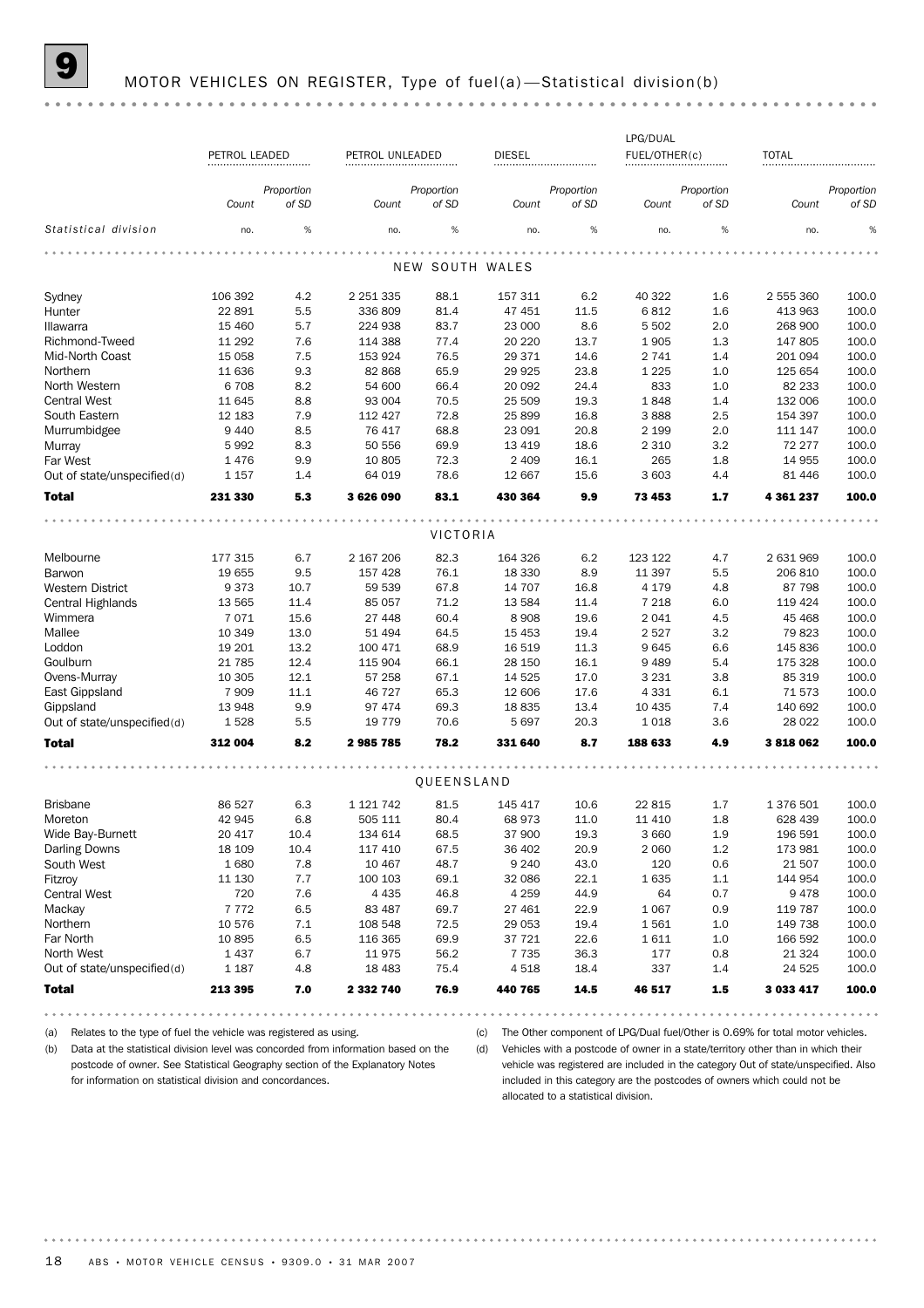|                                                                                                                                                                                                                                                       |                    |              |                   |              |                              |              | LPG/DUAL           |            |                                                                                                                                                                                                                                                             |                |
|-------------------------------------------------------------------------------------------------------------------------------------------------------------------------------------------------------------------------------------------------------|--------------------|--------------|-------------------|--------------|------------------------------|--------------|--------------------|------------|-------------------------------------------------------------------------------------------------------------------------------------------------------------------------------------------------------------------------------------------------------------|----------------|
|                                                                                                                                                                                                                                                       | PETROL LEADED      |              | PETROL UNLEADED   |              | <b>DIESEL</b>                |              | FUEL/OTHER(c)      |            | TOTAL                                                                                                                                                                                                                                                       |                |
|                                                                                                                                                                                                                                                       |                    | Proportion   |                   | Proportion   |                              | Proportion   |                    | Proportion |                                                                                                                                                                                                                                                             | Proportion     |
|                                                                                                                                                                                                                                                       | Count              | of SD        | Count             | of SD        | Count                        | of SD        | Count              | of SD      | Count                                                                                                                                                                                                                                                       | of SD          |
| Statistical division                                                                                                                                                                                                                                  | no.                | %            | no.               | $\%$         | no.                          | %            | no.                | %          | no.                                                                                                                                                                                                                                                         | %              |
|                                                                                                                                                                                                                                                       |                    |              |                   |              | SOUTH AUSTRALIA              |              |                    |            |                                                                                                                                                                                                                                                             |                |
|                                                                                                                                                                                                                                                       |                    |              |                   |              |                              |              |                    |            |                                                                                                                                                                                                                                                             |                |
| Adelaide<br><b>Outer Adelaide</b>                                                                                                                                                                                                                     | 75 840<br>13 3 17  | 9.4<br>12.7  | 672 162<br>78 306 | 83.7<br>74.6 | 47 259<br>12 169             | 5.9<br>11.6  | 8 1 7 8<br>1 1 2 1 | 1.0<br>1.1 | 803 439<br>104 913                                                                                                                                                                                                                                          | 100.0<br>100.0 |
| Yorke and Lower North                                                                                                                                                                                                                                 | 5871               | 14.2         | 27 625            | 66.9         | 7 4 0 7                      | 17.9         | 378                | 0.9        | 41 281                                                                                                                                                                                                                                                      | 100.0          |
| Murray Lands                                                                                                                                                                                                                                          | 8 4 2 9            | 14.6         | 40 20 7           | 69.4         | 8697                         | 15.0         | 596                | 1.0        | 57 929                                                                                                                                                                                                                                                      | 100.0          |
| South East                                                                                                                                                                                                                                            | 5 607              | 10.3         | 38 28 3           | 70.0         | 10 350                       | 18.9         | 420                | 0.8        | 54 660                                                                                                                                                                                                                                                      | 100.0          |
| Eyre                                                                                                                                                                                                                                                  | 3 1 3 7            | 11.0         | 17 728            | 62.3         | 7 3 9 8                      | 26.0         | 174                | 0.6        | 28 437                                                                                                                                                                                                                                                      | 100.0          |
| Northern                                                                                                                                                                                                                                              | 7 9 0 2            | 14.0         | 40 747            | 72.0         | 7 4 6 7                      | 13.2         | 451                | 0.8        | 56 567                                                                                                                                                                                                                                                      | 100.0          |
| Out of state/unspecified(d)                                                                                                                                                                                                                           | 269                | 2.8          | 7635              | 78.4         | 1522                         | 15.6         | 309                | 3.2        | 9 7 3 5                                                                                                                                                                                                                                                     | 100.0          |
| <b>Total</b>                                                                                                                                                                                                                                          | 120 372            | 10.4         | 922 693           | 79.8         | 102 269                      | 8.8          | 11 627             | 1.0        | 1 156 961                                                                                                                                                                                                                                                   | 100.0          |
|                                                                                                                                                                                                                                                       |                    |              |                   |              | WESTERN AUSTRALIA            |              |                    |            |                                                                                                                                                                                                                                                             |                |
|                                                                                                                                                                                                                                                       |                    |              |                   |              |                              |              |                    |            |                                                                                                                                                                                                                                                             |                |
| Perth<br>South West                                                                                                                                                                                                                                   | 90 480             | 7.5          | 957 701           | 78.9         | 130 549                      | 10.8         | 35 4 35            | 2.9        | 1 2 1 4 1 6 5                                                                                                                                                                                                                                               | 100.0<br>100.0 |
| Lower Great Southern                                                                                                                                                                                                                                  | 16 30 6<br>5 6 5 1 | 8.7<br>11.2  | 126 402<br>30 043 | 67.6<br>59.4 | 38 263<br>13828              | 20.5<br>27.4 | 6 0 65<br>1 0 2 6  | 3.2<br>2.0 | 187 036<br>50 548                                                                                                                                                                                                                                           | 100.0          |
| <b>Upper Great Southern</b>                                                                                                                                                                                                                           | 2 7 7 3            | 13.5         | 10 052            | 48.9         | 7410                         | 36.1         | 315                | 1.5        | 20 550                                                                                                                                                                                                                                                      | 100.0          |
| Midlands                                                                                                                                                                                                                                              | 7 3 0 1            | 13.8         | 27 548            | 52.1         | 16 535                       | 31.2         | 1539               | 2.9        | 52 923                                                                                                                                                                                                                                                      | 100.0          |
| South Eastern                                                                                                                                                                                                                                         | 3 6 28             | 8.3          | 25 7 5 9          | 58.8         | 13 7 38                      | 31.3         | 706                | 1.6        | 43 831                                                                                                                                                                                                                                                      | 100.0          |
| Central                                                                                                                                                                                                                                               | 4 9 0 7            | 9.6          | 29 743            | 58.5         | 15 154                       | 29.8         | 1 0 6 0            | 2.1        | 50 864                                                                                                                                                                                                                                                      | 100.0          |
| Pilbara                                                                                                                                                                                                                                               | 2047               | 6.8          | 16 653            | 55.6         | 10 832                       | 36.2         | 419                | 1.4        | 29 951                                                                                                                                                                                                                                                      | 100.0          |
| Kimberley                                                                                                                                                                                                                                             | 1 3 6 4            | 7.6          | 8934              | 49.9         | 7 3 7 9                      | 41.2         | 219                | 1.2        | 17896                                                                                                                                                                                                                                                       | 100.0          |
| Out of state/unspecified(d)                                                                                                                                                                                                                           | 302                | 3.5          | 5 3 2 5           | 61.0         | 2 6 9 1                      | 30.8         | 413                | 4.7        | 8 7 3 1                                                                                                                                                                                                                                                     | 100.0          |
| Total                                                                                                                                                                                                                                                 | 134 759            | 8.0          | 1 238 160         | 73.9         | 256 379                      | 15.3         | 47 197             | 2.8        | 1676495                                                                                                                                                                                                                                                     | 100.0          |
|                                                                                                                                                                                                                                                       |                    |              |                   | TASMANIA     |                              |              |                    |            |                                                                                                                                                                                                                                                             |                |
|                                                                                                                                                                                                                                                       |                    |              |                   |              |                              |              |                    |            |                                                                                                                                                                                                                                                             |                |
| Greater Hobart                                                                                                                                                                                                                                        | 20 5 26            | 12.5         | 124 573           | 76.1         | 17 370                       | 10.6         | 1 2 7 8            | 0.8        | 163 747                                                                                                                                                                                                                                                     | 100.0          |
| Southern<br>Northern                                                                                                                                                                                                                                  | 3529<br>14 729     | 16.9<br>13.4 | 13 3 27<br>78 133 | 63.6<br>71.3 | 3857<br>15 643               | 18.4<br>14.3 | 230<br>1 0 6 1     | 1.1<br>1.0 | 20 943<br>109 566                                                                                                                                                                                                                                           | 100.0<br>100.0 |
| Mersey-Lyell                                                                                                                                                                                                                                          | 9 2 5 5            | 10.9         | 61 050            | 72.0         | 13 687                       | 16.1         | 841                | 1.0        | 84 833                                                                                                                                                                                                                                                      | 100.0          |
| Out of state/unspecified(d)                                                                                                                                                                                                                           | 92                 | 4.3          | 1619              | 75.8         | 378                          | 17.7         | 48                 | 2.2        | 2 1 3 7                                                                                                                                                                                                                                                     | 100.0          |
| <b>Total</b>                                                                                                                                                                                                                                          | 48 131             | 12.6         | 278 702           | 73.1         | 50 935                       | 13.4         | 3458               | 0.9        | 381 226                                                                                                                                                                                                                                                     | 100.0          |
|                                                                                                                                                                                                                                                       |                    |              |                   |              |                              |              |                    |            |                                                                                                                                                                                                                                                             |                |
|                                                                                                                                                                                                                                                       |                    |              |                   |              | NORTHERN TERRITORY           |              |                    |            |                                                                                                                                                                                                                                                             |                |
| Darwin                                                                                                                                                                                                                                                | 3592               | 4.5          | 58 427            | 73.2         | 16977                        | 21.3         | 820                | 1.0        | 79 816                                                                                                                                                                                                                                                      | 100.0          |
| Northern Territory - Bal                                                                                                                                                                                                                              | 2 1 2 6            | 5.6          | 22 534            | 59.3         | 12 984                       | 34.2         | 336                | 0.9        | 37 980                                                                                                                                                                                                                                                      | 100.0          |
| Out of state/unspecified(d)                                                                                                                                                                                                                           | 18                 | 4.7          | 156               | 40.8         | 203                          | 53.1         | 5                  | 1.3        | 382                                                                                                                                                                                                                                                         | 100.0          |
| <b>Total</b>                                                                                                                                                                                                                                          | 5736               | 4.9          | 81 117            | 68.6         | 30 164                       | 25.5         | 1 1 6 1            | 1.0        | 118 178                                                                                                                                                                                                                                                     | 100.0          |
|                                                                                                                                                                                                                                                       |                    |              |                   |              | AUSTRALIAN CAPITAL TERRITORY |              |                    |            |                                                                                                                                                                                                                                                             |                |
| Canberra                                                                                                                                                                                                                                              | 13 7 15            | 6.1          | 195 593           | 87.1         | 9986                         | 4.4          | 5 152              | 2.3        | 224 446                                                                                                                                                                                                                                                     | 100.0          |
| Out of state/unspecified(d)                                                                                                                                                                                                                           | 283                | 5.8          | 3705              | 75.6         | 800                          | 16.3         | 111                | 2.3        | 4899                                                                                                                                                                                                                                                        | 100.0          |
| <b>Total</b>                                                                                                                                                                                                                                          | 13 998             | 6.1          | 199 298           | 86.9         | 10 786                       | 4.7          | 5 2 6 3            | 2.3        | 229 345                                                                                                                                                                                                                                                     | 100.0          |
|                                                                                                                                                                                                                                                       |                    |              |                   | AUSTRALIA    |                              |              |                    |            |                                                                                                                                                                                                                                                             |                |
| <b>Total</b>                                                                                                                                                                                                                                          | 1079725            | 7.3          | 11 664 585        | 78.9         | 1653302                      | 11.2         | 377 309            | 2.6        | 14 774 921                                                                                                                                                                                                                                                  | 100.0          |
|                                                                                                                                                                                                                                                       |                    |              |                   |              |                              |              |                    |            |                                                                                                                                                                                                                                                             |                |
| Relates to the type of fuel the vehicle was registered as using.<br>(a)<br>Data at the statistical division level was concorded from information based on the<br>(b)<br>postcode of owner. See Statistical Geography section of the Explanatory Notes |                    |              |                   |              | (c)                          |              |                    |            | The Other component of LPG/Dual fuel/Other is 0.69% for total motor vehicles.<br>(d) Vehicles with a postcode of owner in a state/territory other than in which their<br>vehicle was registered are included in the category Out of state/unspecified. Also |                |

for information on statistical division and concordances.

vehicle was registered are included in the category Out of state/unspecified. Also included in this category are the postcodes of owners which could not be allocated to a statistical division.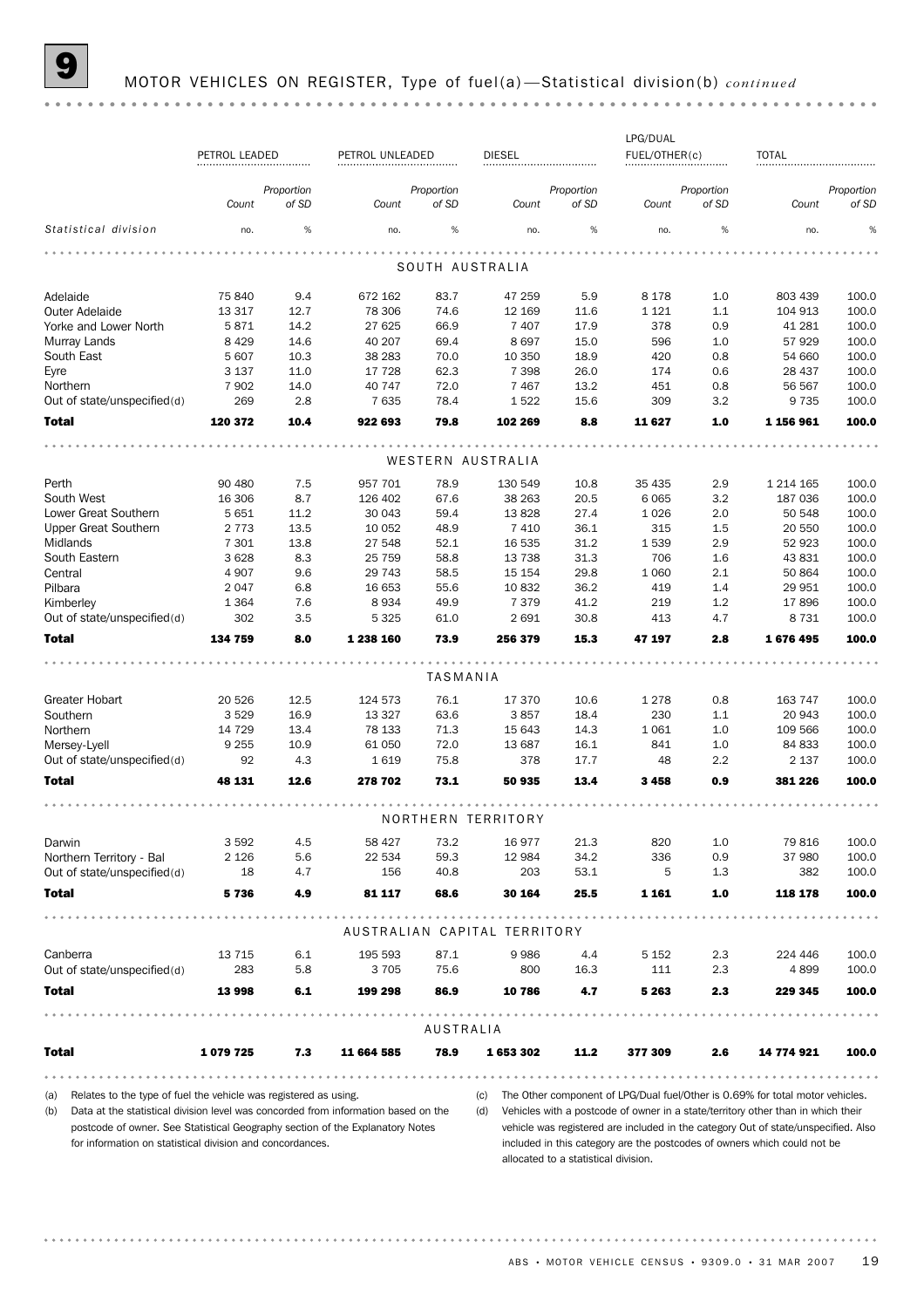

#### MOTOR VEHICLES ON REGISTER, Type of vehicle-Year of manufacture

three months of 2007.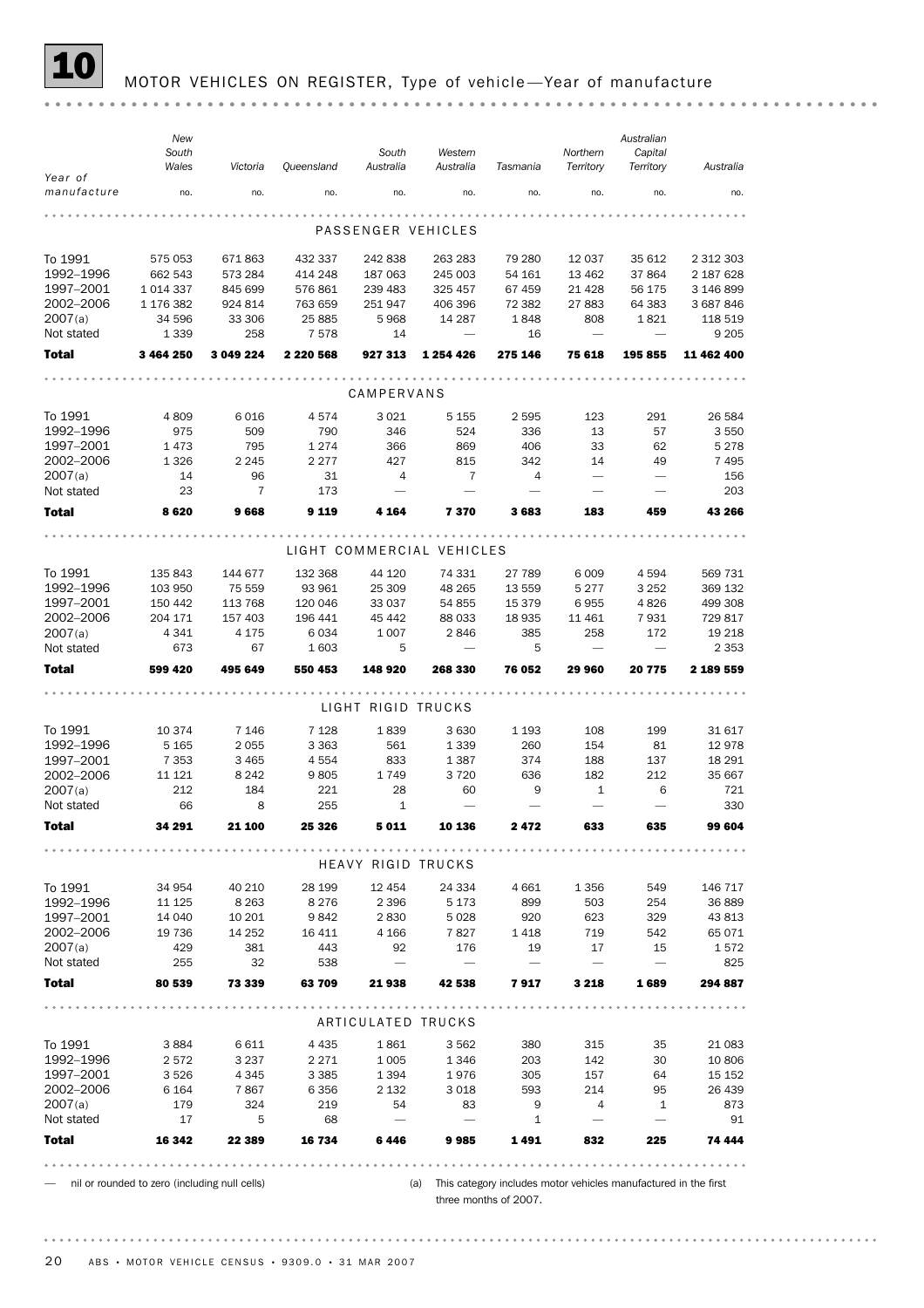

#### 10 MOTOR VEHICLES ON REGISTER, Type of vehicle —Year of manufacture *continued*

— nil or rounded to zero (including null cells)

(a) This category includes motor vehicles manufactured in the first

three months of 2007.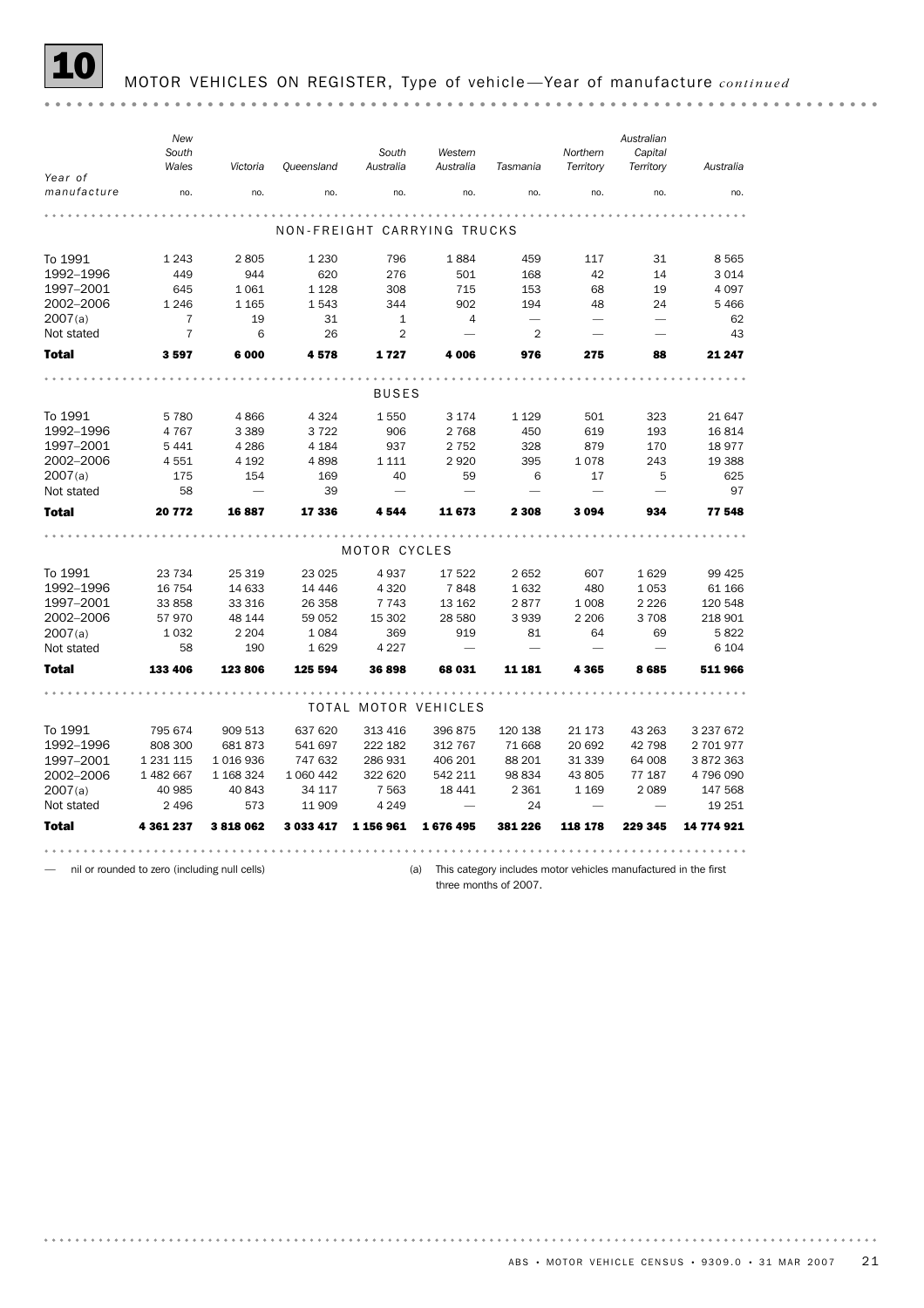## EXPLANATORY NOTES

MOTOR VEHICLE CENSUS

1 This publication presents statistics relating to vehicles which were registered with a motor vehicle registration authority at 31 March 2007.

2 Motor Vehicle Censuses (MVC) have been conducted periodically from 1971 on each of the following dates:

| 2007, 31 March   | 1996, 31 October   |
|------------------|--------------------|
| 2006, 31 March   | 1995, 31 May       |
| 2005, 31 March   | 1993, 30 June      |
| 2004, 31 March   | 1991, 30 September |
| 2003, 31 March   | 1988, 30 September |
| 2002, 31 March   | 1985, 30 September |
| 2001, 31 March   | 1982, 30 September |
| 1999, 31 October | 1979, 30 September |
| 1998, 31 October | 1976, 30 September |
| 1997, 31 October | 1971, 30 September |

3 The Motor Vehicle Census includes all vehicles registered with a state, territory or other government motor vehicle registry for unrestricted use on public roads with the following exceptions:

- ! recreational vehicles such as trail bikes and sand dune buggies intended for off-road use in most states and territories (in Victoria and Queensland these vehicles must be registered and are thus included in the statistics);
- ! consular vehicles; and
- ! vehicles registered by the defence forces.

4 Vehicles on register are defined as those vehicles registered at the date of the census, or had registration expire less than one month before that date.

5 Motor vehicle registration statistics are derived from data made available by various state and territory motor vehicle registration authorities and reflect the information as recorded in registration documents.

6 Vintage and veteran vehicles are excluded from vehicle counts in the published data, but are available for consultancy data requests. These vehicles are identified using a unique insurance code, with the following exceptions:

- ! in New South Wales this insurance code is not provided and therefore it is not possible to separately identify these vehicles. Therefore veteran and vintage vehicles are included in the number of registered vehicles for New South Wales.
- ! while Victoria does provide an insurance code for these vehicles, this insurance code also applies to tractors, motorcycles and self propelled farm machinery owned by primary producers and used solely in connection with the business of a primary producer. These records are deemed out of scope. (Note: tractors and motor cycles not used solely in connection with the business of a primary producer have a different insurance code which deems them in scope.) Therefore, the number of veteran and vintage vehicles cannot be obtained for Victoria.

7 The estimated proportion of motor vehicles, excluding motor cycles, taken off the register since the previous MVC is referred to as the attrition rate. The attrition rates in the following table have been calculated using new motor vehicle sales data.

SCOPE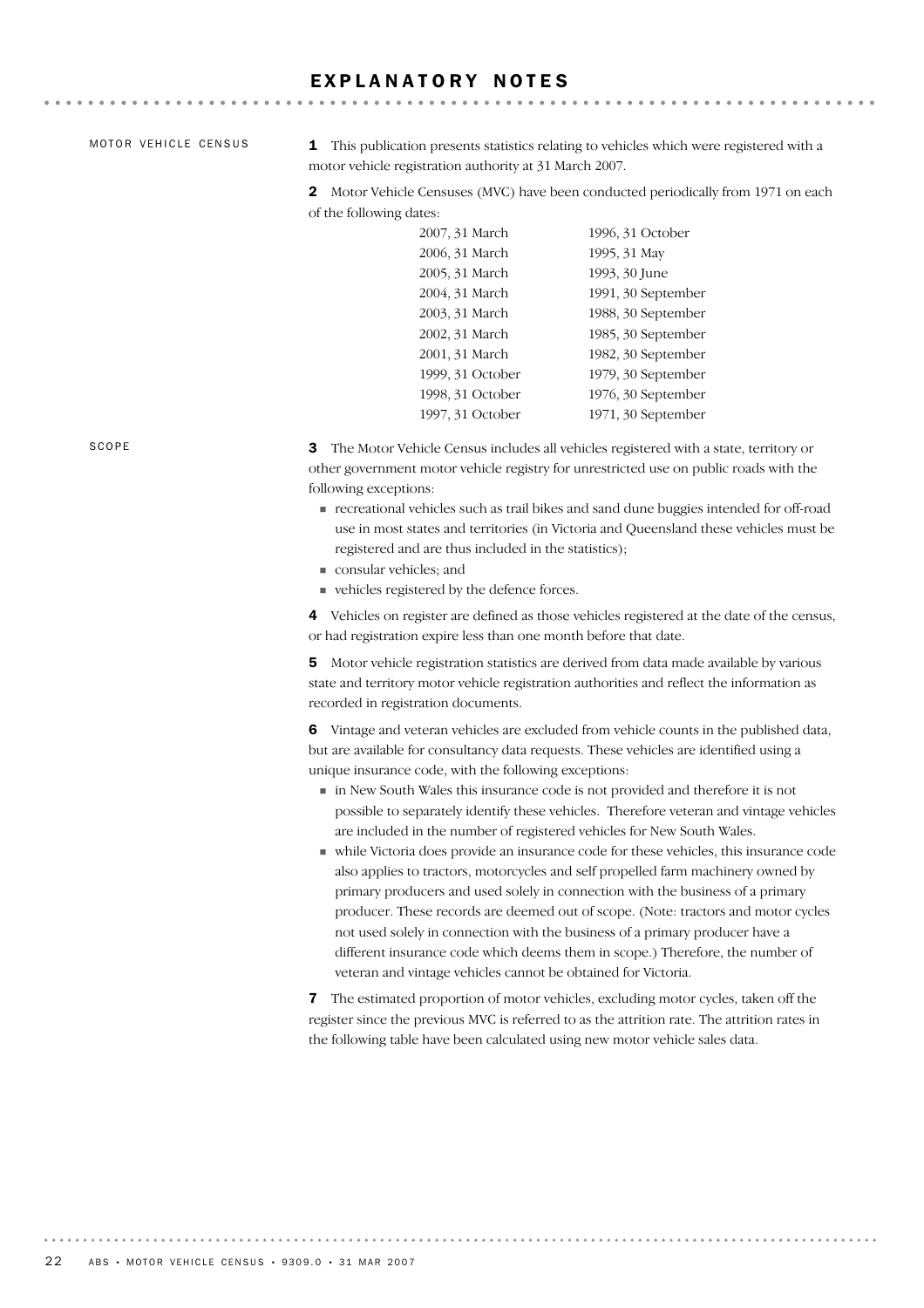## SCOPE *continued* **ESTIMATED ATTRITION**(a), State/territory-Census years

|            | Between 2002<br>and 2003 |     | Between 2003<br>and 2004 |     | Between 2004<br>and 2005 |     | Between 2005<br>and 2006 |     | Between 2006<br>and 2007 |     |
|------------|--------------------------|-----|--------------------------|-----|--------------------------|-----|--------------------------|-----|--------------------------|-----|
|            | no.                      | %   | no.                      | %   | no.                      | %   | no.                      | %   | no.                      | %   |
| <b>NSW</b> | 191 566                  | 4.7 | 196 609                  | 4.7 | 207 506                  | 4.9 | 214 431                  | 4.9 | 217 518                  | 4.9 |
| Vic.       | 143 986                  | 4.1 | 179 738                  | 4.9 | 173 120                  | 4.7 | 171 489                  | 4.5 | 179 505                  | 4.6 |
| Qld        | 57 080                   | 2.3 | 88 012                   | 3.3 | 102 952                  | 3.7 | 98 452                   | 3.4 | 97 337                   | 3.2 |
| <b>SA</b>  | 40 480                   | 3.7 | 44 813                   | 4.0 | 48 7 7 9                 | 4.3 | 40 073                   | 3.5 | 45 253                   | 3.9 |
| <b>WA</b>  | 42 040                   | 2.9 | 46 330                   | 3.1 | 46 716                   | 3.1 | 38 310                   | 2.4 | 46 866                   | 2.8 |
| Tas.       | 11 306                   | 3.3 | 6 7 6 8                  | 1.9 | 8961                     | 2.5 | 8 2 7 2                  | 2.2 | 13 258                   | 3.5 |
| NT         | 6927                     | 6.4 | 6320                     | 5.8 | 5 3 9 0                  | 4.8 | 5925                     | 5.1 | 5649                     | 4.7 |
| <b>ACT</b> | 9057                     | 4.2 | 12849                    | 5.8 | 11 157                   | 5.0 | 10 985                   | 4.8 | 10 4 15                  | 4.5 |
| Aust.      | 502 442                  | 3.8 | 581 439                  | 4.2 | 604 581                  | 4.3 | 587937                   | 4.1 | 615 801                  | 4.1 |

(a) These estimates exclude motorcycles. For more details on calculation of attrition rate refer to glossary. Source: Sales of New Motor Vehicles, Australia (cat. no. 9314.0)

#### METHODOLOGY

8 The 2007 Motor Vehicle Census is a count of all vehicles registered with a state or territory motor vehicle registration authority (MVR) at 31 March 2007. The snapshot date has consistently been 31 March since 2001. The Australian Bureau of Statistics (ABS) receives the data from the MVRs. At this stage all records are compared to the previous MVC data for vehicles that match (on-going registrations) and relevant details are updated. The matching is based primarily on a unique identifier given by the registries to each record. After the primary match is done, a secondary match is run based on the Vehicle Identification Number (VIN), engine number, chassis number, year of manufacture and body to improve the number of matched records.

9 The un-matched records (new vehicle registrations) undergo comprehensive editing. This editing checks such items as body, make, model, year of manufacture, weight, heavy vehicle code, postcode and fuel.

10 The editing of on-going registrations is limited as these records have been edited in past years. Finally, aggregate data is checked across time, states and vehicle types to ensure coherency.

DATA QUALITY

**11** The size of the registered motor vehicle fleet (almost 15 million vehicles) dictates that quality assurance of each record is not possible. Considerable effort is made, both by motor vehicle registration authorities and the ABS, to improve data quality. This has been done through the introduction of improved processing and classification systems and the incorporation of additional internal checking to ensure the vehicle counts track consistently in a time series when compared to previous MVCs. While these have improved data accuracy, there remains some variation in the reporting from different state and territory registries and hence care should still be taken when comparing data across jurisdictions. The ABS recognises the importance of motor vehicle statistics to a large variety of statistical users. While the data are made available at a detailed level, the quality of this detailed data is less certain, therefore the ABS is unable to guarantee that it is necessarily sufficient for all purposes for which it is used.

12 For vehicles manufactured during or after 1990, the statistics in this publication are based on procedures using the VIN, adopted by state and territory motor vehicle registration authorities. The VIN system allows accurate identification of the make and model of a vehicle, which can then be used to better identify the vehicle type. Vehicles manufactured earlier than 1990 generally do not have a VIN. For these earlier vehicles, standard ABS makes and models were produced from registry make and model data using information such as engine number and chassis number.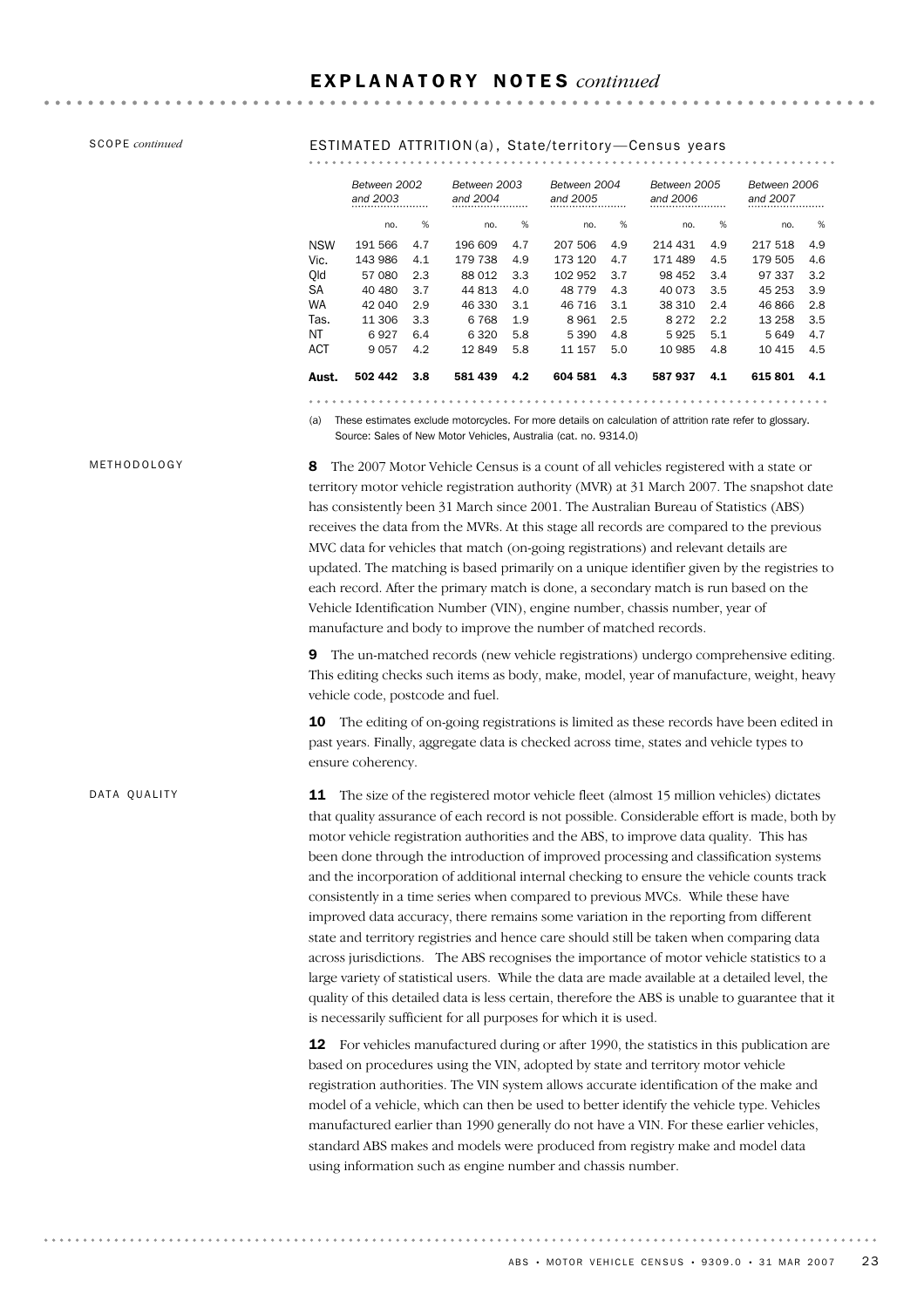. . . . . . . . .

| DATA QUALITY continued | Each year, for new vehicle registrations, the Registry's vehicle model description is<br>13<br>converted to a standard ABS model. This is necessary as model descriptions can vary<br>between Registries. Resource constraints affect the amount of model conversion that can<br>be carried out, resulting in some vehicles being left with a blank model which is then<br>coded to 'model unknown'.                                                                                                                               |  |  |  |  |  |  |
|------------------------|------------------------------------------------------------------------------------------------------------------------------------------------------------------------------------------------------------------------------------------------------------------------------------------------------------------------------------------------------------------------------------------------------------------------------------------------------------------------------------------------------------------------------------|--|--|--|--|--|--|
| Data confrontation     | <b>14</b> While there are no data sources available in which to directly assess the quality of<br>MVC data, new motor vehicle sales data and population data provide an indication of<br>data quality as they give some context to the size of the motor vehicle fleet. Assessing the<br>quality of data by comparison against other datasets is known as data confrontation. The<br>ABS has been using sales of new motor vehicles data and estimated resident population<br>(ERP) data to 'confront' MVC data for several years. |  |  |  |  |  |  |
|                        | NEW MOTOR VEHICLE SALES (NMVS)                                                                                                                                                                                                                                                                                                                                                                                                                                                                                                     |  |  |  |  |  |  |
|                        | Sales of new motor vehicles can be compared with data from the MVC based upon<br>15<br>the year of manufacture. The following assumptions have been made:<br>vehicles manufactured in one year are not available for sale until after 31 March of                                                                                                                                                                                                                                                                                  |  |  |  |  |  |  |
|                        | that year:<br>vehicles manufactured in one year are sold as new vehicles until at least 31 March of<br>the following year;<br>vehicles sold over recent years will remain on the MVC year after year.                                                                                                                                                                                                                                                                                                                              |  |  |  |  |  |  |
|                        | Therefore, it can be assumed that vehicles manufactured in 2006 (as reflected in<br>16<br>2007 MVC data) would most likely have been sold in the period between 1 April 2006<br>and 31 March 2007 (as captured by sales of new motor vehicles data). Similarly, vehicles                                                                                                                                                                                                                                                           |  |  |  |  |  |  |

and so on. 17 The graph below shows that sales of new motor vehicles by year are comparable with the number of registered vehicles by year of manufacture on the MVC.

manufactured in 2005 would have been sold between 1 April 2005 and 31 March 2006,





### ESTIMATED RESIDENT POPULATION

18 The table below shows a comparison of growth on a state/territory basis for both the MVC and ERP. Over the past few years, strong motor vehicle sales have meant that the growth in motor vehicle registrations has been higher than the growth in ERP. However, growth in MVC and ERP has tended to be in the same direction.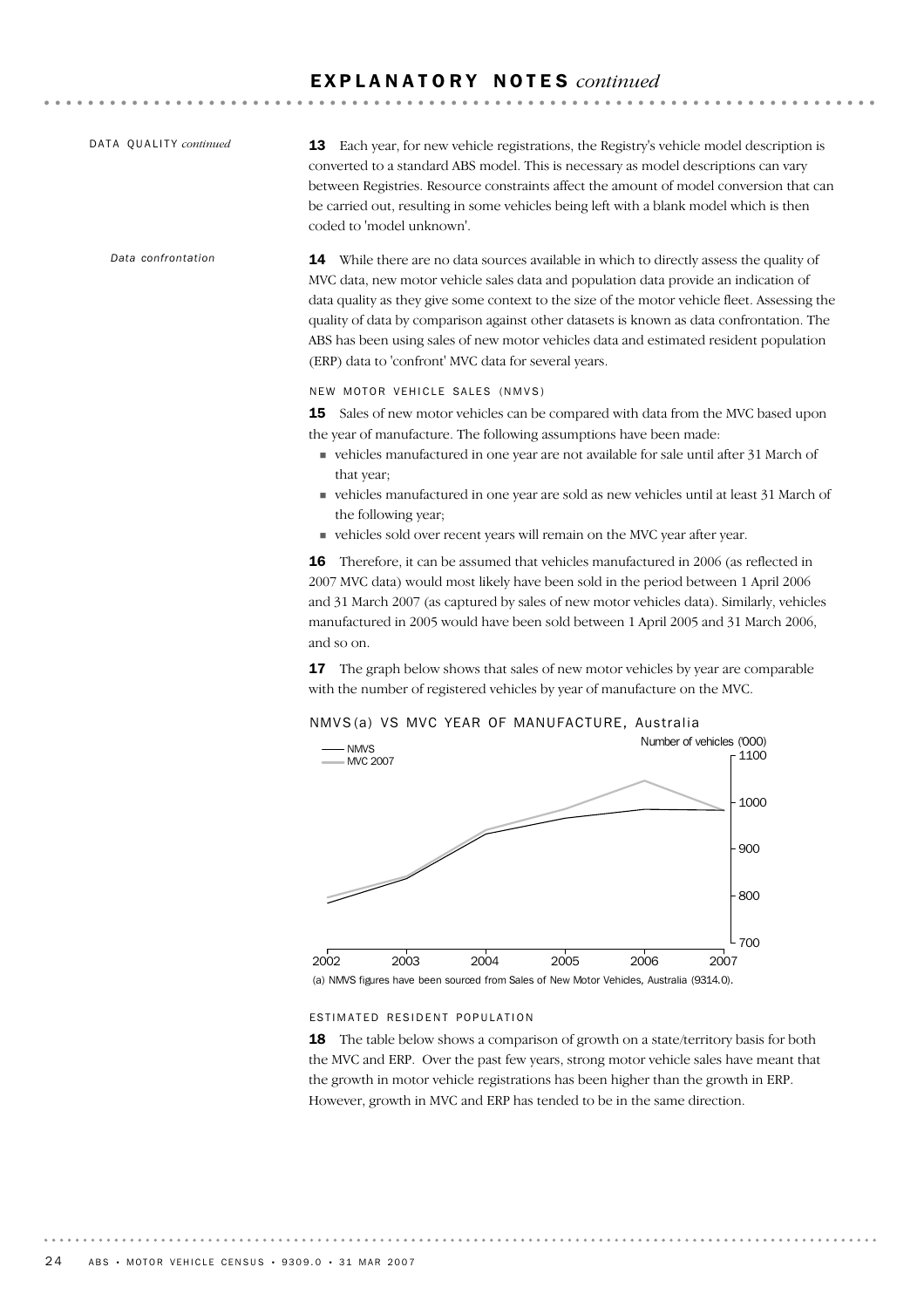*Data confrontation continued*

#### COMPARISON OF VEHICLE FLEET AND POPULATION CHANGE (a) , State/territory

#### 

|            | <b>MOTOR VEHICLE CENSUS</b> |             |                 | ESTIMATED RESIDENT POPULATION |               |                 |  |  |
|------------|-----------------------------|-------------|-----------------|-------------------------------|---------------|-----------------|--|--|
|            | 2006                        | 2007        | Change<br>06/07 | March<br>2006                 | March<br>2007 | Change<br>06/07 |  |  |
|            | no.                         | no.         | %               | no.                           | no.           | %               |  |  |
| <b>NSW</b> | 4 268 631                   | 4 361 237   | 2.2             | 6807814                       | 6875725       | 1.0             |  |  |
| Vic.       | 3 740 726                   | 3 818 062   | 2.1             | 5 113 705                     | 5 188 136     | $1.5\,$         |  |  |
| OLD        | 2897867                     | 3 0 3 4 1 7 | 4.7             | 4 069 968                     | 4 162 018     | 2.3             |  |  |
| SA         | 1 137 957                   | 1 156 961   | 1.7             | 1 565 315                     | 1581407       | 1.0             |  |  |
| WA         | 1 600 566                   | 1676495     | 4.7             | 2 050 040                     | 2 0 9 4 5 4 9 | 2.2             |  |  |
| Tas.       | 374 846                     | 381 226     | 1.7             | 489 636                       | 492 741       | 0.6             |  |  |
| ΝT         | 114 015                     | 118 178     | 3.7             | 209 702                       | 213824        | 2.0             |  |  |
| АСТ        | 224 076                     | 229 345     | 2.4             | 333 320                       | 338 160       | 1.5             |  |  |
| Aust.      | 14 358 684                  | 14 774 921  | 2.9             | 20 641 871                    | 20 948 948    | 1.5             |  |  |

(a) ERP figures have been sourced from Australian Demographic Statistics (3101.0).

STATISTICAL GEOGRAPHY

19 The ABS uses geographic concordances to enable the conversion of data from one type of geographic region to another. These geographic concordances are generally used to convert data for 'non-standard areas' to data for standard areas used by the ABS.

20 The only geographic data available from the MVC are postcode of owner and state or territory of registration. Consequently, conversion factors have been used to concord postcode estimates to estimates for statistical divisions (SD). The concordances were calculated according to the Statistical Local Area (SLA) boundaries as at 1 July 2006 as explained in the Detailed Main Structure of the *Australian Standard Geographical Classification (ASGC), 2006,* (cat. no. 1216.0).

21 The geographic concordances used for this MVC were based on the distribution of the ERP across Australia. For the purposes of this publication, it is assumed that motor vehicles are distributed between SLAs in the same manner as the ERP.

22 When analysing the data the following limitations of the concordance methodology need to be taken into account:

- ! in applying the concordances it is assumed that the particular characteristics of any data item are uniformly distributed across a postcode. Therefore concorded data may not truly reflect the distribution of the characteristics of the population.
- ! there were some instances where the postcode of the vehicle's owner was in a different state or territory to that in which the vehicle was registered. For example, the postcode of the owner of the vehicle was in Sydney, yet the vehicle was registered in Qld. Data for these postcodes have been included in an 'out of state/unspecified' category for each state and territory.
- ! some official postcodes (P.O. boxes, competition postcodes) do not correspond to residential areas but still have been reported under the postcode of owner field. Data for these and other 'invalid' postcodes have been included in an 'out of state/unspecified' category for each state and territory.

23 While care was taken in producing concordances, the ABS does not guarantee the accuracy of concorded data.

RELATED PUBLICATIONS AND PRODUCTS

24 Users may also wish to refer to the following publications and products which contain information relating to motor vehicles in Australia:

- ! *Sales of New Motor Vehicles, Australia, (Electronic Publication)* cat. no. 9314.0 (issued monthly)
- ! *Survey of Motor Vehicle use, Australia* cat. no. 9208.0 (issued annually since 1998) or 9210.0.55.001 (issued annually)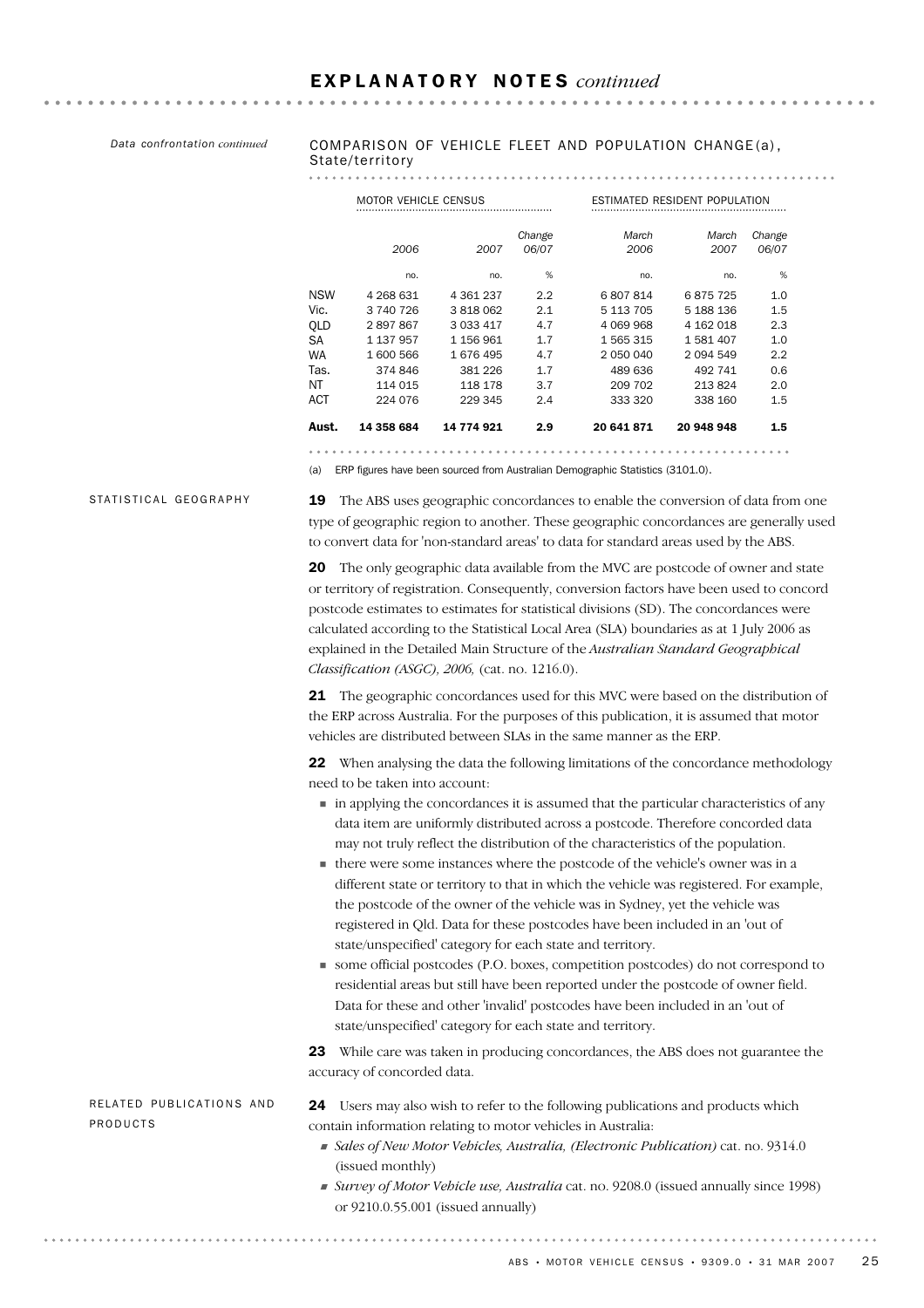ABS DATA AVAILABLE ON REQUEST

25 As well as the statistics included in this publication, the ABS has other relevant data available on request. Inquiries should be made to the National Information and Referral Service on 1300 135 070.

. . . . . . . . .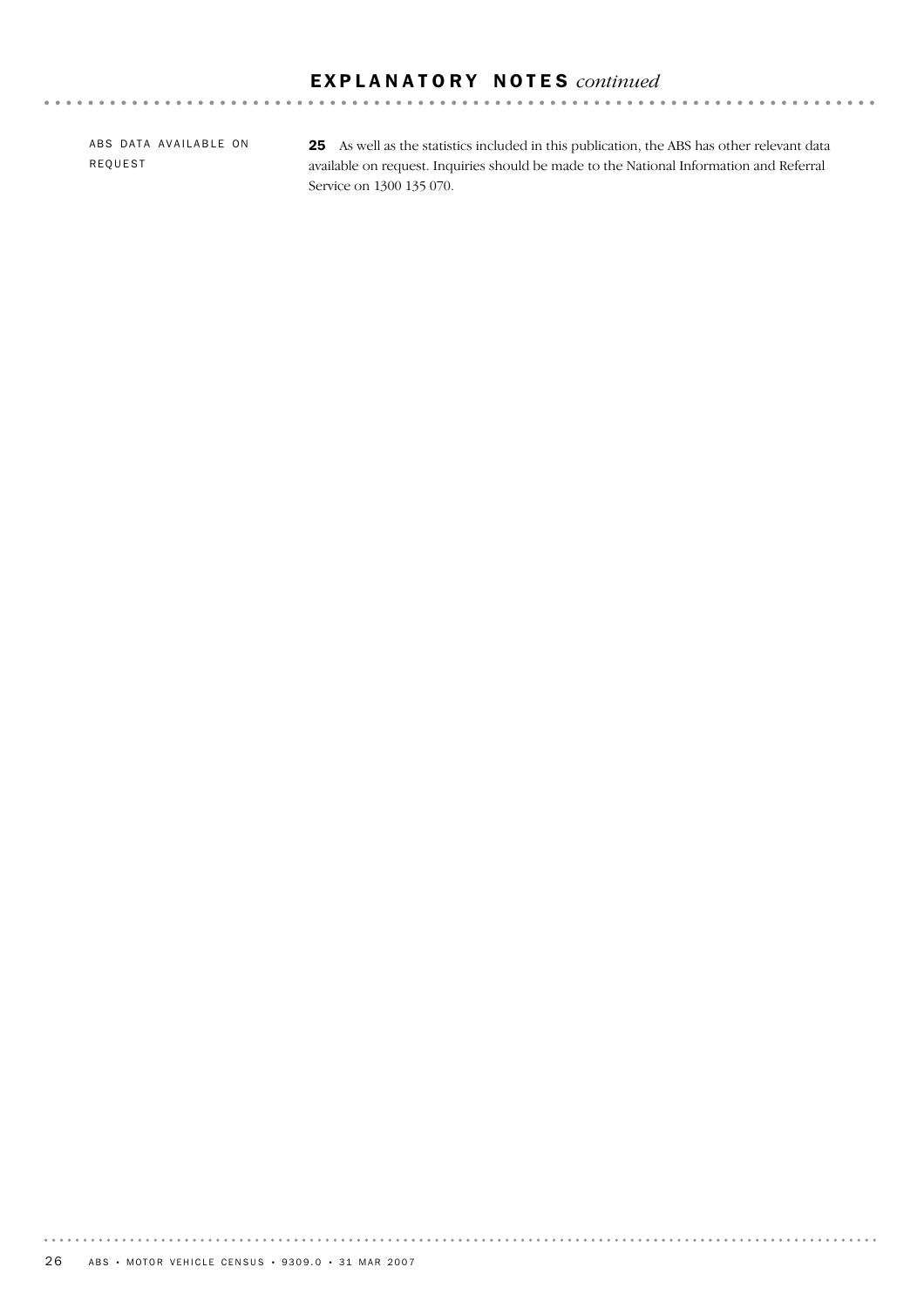## GLOSSARY

| Articulated trucks                            | Motor vehicles constructed primarily for load carrying, consisting of a prime mover<br>having no significant load carrying area, but with a turntable device which can be linked<br>to one or more trailers.                                                                                                                                                                                                                                                                                                                                                                                                                                                                                                                                                                                              |  |  |  |
|-----------------------------------------------|-----------------------------------------------------------------------------------------------------------------------------------------------------------------------------------------------------------------------------------------------------------------------------------------------------------------------------------------------------------------------------------------------------------------------------------------------------------------------------------------------------------------------------------------------------------------------------------------------------------------------------------------------------------------------------------------------------------------------------------------------------------------------------------------------------------|--|--|--|
| Attrition rate                                | The estimated proportion of motor vehicles taken off the register since the previous<br>MVC. The attrition rate is also referred to as the motor vehicle retirement or scrappage<br>rate. The number of registration lapses is calculated by adding the total registrations at<br>the earlier MVC to the number of new motor vehicle sales between the MVCs, and<br>subtracting the total registrations at the later MVC. The attrition rate measures the<br>number of registration lapses as a percentage of the total potential vehicle fleet, where<br>the potential vehicle fleet is the number of registrations at the first MVC date plus the<br>number of new motor vehicle sales between the two MVCs. To calculate the annualised<br>attrition rate as a percentage apply the following formula: |  |  |  |
|                                               | $\left[1-\left\{T_2/(T_1+N_1)\right\}^{12/M}\right]\times 100$                                                                                                                                                                                                                                                                                                                                                                                                                                                                                                                                                                                                                                                                                                                                            |  |  |  |
|                                               | where $T_1$ is the number of registrations at the first time point, $N_1$ is the number of new<br>sales between the first and second time points, $T_2$ is the number of registrations at the<br>second time point and M is the number of months between the two time points.                                                                                                                                                                                                                                                                                                                                                                                                                                                                                                                             |  |  |  |
| Average age of vehicle                        | The estimated average age of registered motor vehicles in Australia. The age of a vehicle<br>is defined as the number of years since it was first manufactured. The formulae below<br>allow for the census being conducted on different months of the year. They also assume<br>that vehicles are manufactured at a constant rate over the year, or three month period<br>for the current year.                                                                                                                                                                                                                                                                                                                                                                                                           |  |  |  |
|                                               | For vehicles manufactured in the current year:<br>Vehicle age = Reference month/24                                                                                                                                                                                                                                                                                                                                                                                                                                                                                                                                                                                                                                                                                                                        |  |  |  |
|                                               | For vehicles manufactured in previous years:<br>Vehicle age = Current year - Year of manufacture + (Reference month - $6$ )/12                                                                                                                                                                                                                                                                                                                                                                                                                                                                                                                                                                                                                                                                            |  |  |  |
|                                               | The average age is then calculated as the sum of all vehicle ages divided by the total<br>number of vehicles. Vehicles that have a year of manufacture unknown are excluded<br>from calculations of average age.                                                                                                                                                                                                                                                                                                                                                                                                                                                                                                                                                                                          |  |  |  |
| Average annual growth rate                    | The average annual growth rate is calculated as a percentage using the following formula:                                                                                                                                                                                                                                                                                                                                                                                                                                                                                                                                                                                                                                                                                                                 |  |  |  |
|                                               | $\left[\left(\frac{P_n}{P_o}\right)^{\frac{1}{n}}-1\right]\times 100$                                                                                                                                                                                                                                                                                                                                                                                                                                                                                                                                                                                                                                                                                                                                     |  |  |  |
|                                               | where $P_0$ is the population at the start of the period, $P_n$ is the population at the end of<br>the period and n is the length of the period between $P_n$ and $P_0$ in years.                                                                                                                                                                                                                                                                                                                                                                                                                                                                                                                                                                                                                         |  |  |  |
| <b>Buses</b>                                  | Motor vehicles constructed for the carriage of passengers. Included are all motor<br>vehicles with 10 or more seats, including the driver's seat.                                                                                                                                                                                                                                                                                                                                                                                                                                                                                                                                                                                                                                                         |  |  |  |
| Campervans                                    | Self-propelled motor vehicles containing an area primarily used for accommodation.<br>Included are motor homes and powered caravans.                                                                                                                                                                                                                                                                                                                                                                                                                                                                                                                                                                                                                                                                      |  |  |  |
| <b>Estimated Resident Population</b><br>(ERP) | The official ABS estimate of the Australian population. Based on results from the Census<br>of Population and Housing, it is updated annually between censuses using demographic<br>statistics. To obtain ERP figures, the census count is adjusted for under enumeration and<br>for Australian residents temporarily overseas on census night.                                                                                                                                                                                                                                                                                                                                                                                                                                                           |  |  |  |
| <b>Gross Combination Mass</b><br>(GCM)        | Tare weight (i.e. unladen weight) of the motor vehicle and attached trailers, plus its<br>maximum carrying and towing capacity. GCM is the weight measurement used for trailer<br>towing vehicles such as articulated trucks.                                                                                                                                                                                                                                                                                                                                                                                                                                                                                                                                                                             |  |  |  |
| Gross Vehicle Mass (GVM)                      | Tare weight (i.e. unladen weight) of the motor vehicle, plus its maximum carrying<br>capacity excluding trailers.                                                                                                                                                                                                                                                                                                                                                                                                                                                                                                                                                                                                                                                                                         |  |  |  |
| Heavy rigid trucks                            | Rigid trucks of GVM greater than 4.5 tonnes.                                                                                                                                                                                                                                                                                                                                                                                                                                                                                                                                                                                                                                                                                                                                                              |  |  |  |
|                                               |                                                                                                                                                                                                                                                                                                                                                                                                                                                                                                                                                                                                                                                                                                                                                                                                           |  |  |  |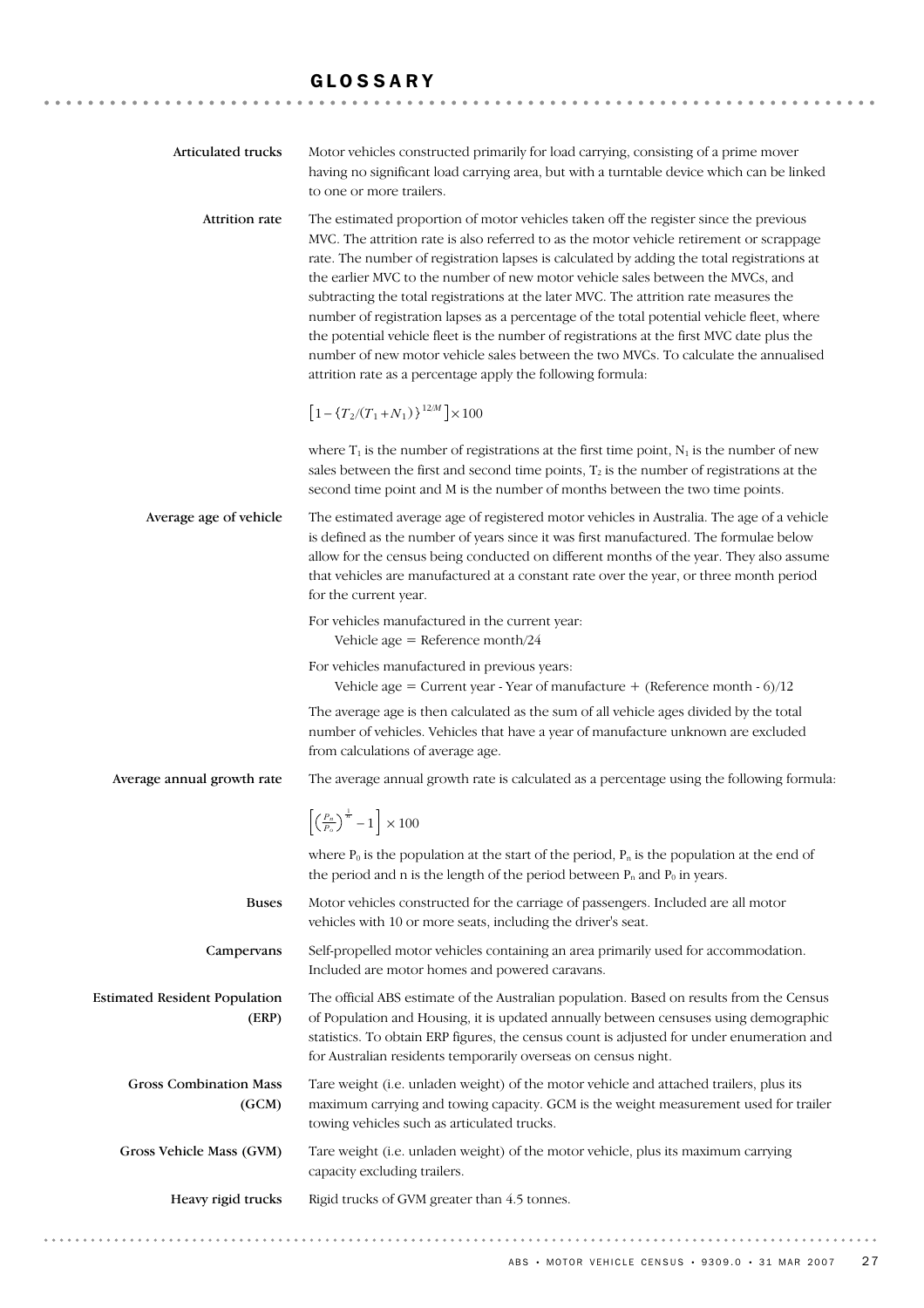# GLOSSARY *continued*

| Light commercial vehicles   | Vehicles primarily constructed for the carriage of goods, and which are less than or equal<br>to 3.5 tonnes GVM. Included are utilities, panel vans, cab-chassis and forward-control<br>load carrying vehicles (whether four-wheel drive or not).                                                                                                 |
|-----------------------------|---------------------------------------------------------------------------------------------------------------------------------------------------------------------------------------------------------------------------------------------------------------------------------------------------------------------------------------------------|
| Light rigid trucks          | Rigid trucks of GVM greater than 3.5 tonnes and less than or equal to 4.5 tonnes.                                                                                                                                                                                                                                                                 |
| Make                        | The manufacturer of the motor vehicle (e.g. Ford, Holden, Mitsubishi, Toyota).                                                                                                                                                                                                                                                                    |
| Motorcycles                 | Two and three wheeled motor vehicles constructed primarily for the carriage of one or<br>two persons. Included are two and three wheeled mopeds, scooters, motor tricycles and<br>motorcycles with sidecars.                                                                                                                                      |
| Non-freight carrying trucks | Specialist motor vehicles or motor vehicles fitted with special purpose equipment, and<br>having little or no goods carrying capacity (e.g. ambulances, cherry pickers, fire trucks<br>and tow trucks).                                                                                                                                           |
| Passenger vehicles          | Motor vehicles constructed primarily for the carriage of persons and containing up to<br>nine seats (including the driver's seat). Included are cars, station wagons, four-wheel<br>drive passenger vehicles and forward-control passenger vehicles. Excluded are<br>campervans.                                                                  |
| Rigid trucks                | Motor vehicles of GVM greater than 3.5 tonnes, constructed with a load carrying area.<br>Included are normal rigid trucks with a tow bar, draw bar or other non-articulated<br>coupling on the rear of the vehicle.                                                                                                                               |
|                             | Rigid trucks are divided into two categories:<br>• Light rigid trucks of GVM greater than 3.5 tonnes and less than or equal to 4.5 tonnes<br>Heavy rigid trucks of GVM greater than 4.5 tonnes.                                                                                                                                                   |
| State/territory             | The state or territory of the motor registry at which a vehicle is registered.                                                                                                                                                                                                                                                                    |
| Statistical division (SD)   | The SD is a general purpose spatial unit and is the largest and most stable spatial unit<br>within each state/territory. In aggregate they cover Australia without gaps or overlaps.<br>SDs aggregate to form state/territories. For more information refer to<br>Australian Standard Geographical Classification (ASGC), 2006 (cat. no. 1216.0). |